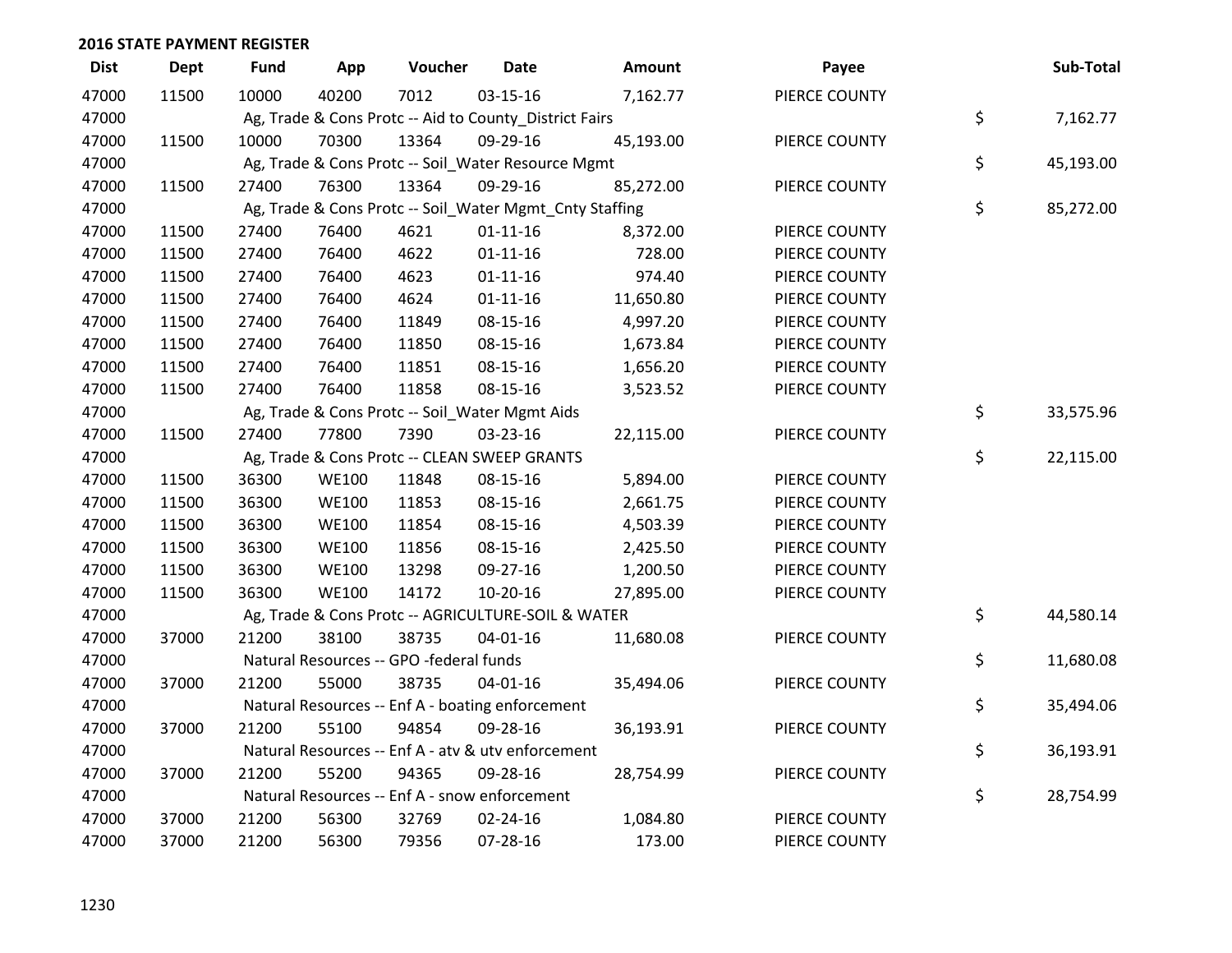| <b>Dist</b> | <b>Dept</b> | <b>Fund</b> | App   | Voucher                                             | <b>Date</b>    | Amount     | Payee                   | Sub-Total        |
|-------------|-------------|-------------|-------|-----------------------------------------------------|----------------|------------|-------------------------|------------------|
| 47000       | 37000       | 21200       | 56300 | 103732                                              | $11 - 01 - 16$ | 2,612.00   | PIERCE COUNTY           |                  |
| 47000       | 37000       | 21200       | 56300 | 103785                                              | 11-01-16       | 1,559.00   | PIERCE COUNTY           |                  |
| 47000       | 37000       | 21200       | 56300 | 103790                                              | $11 - 01 - 16$ | 1,647.00   | PIERCE COUNTY           |                  |
| 47000       | 37000       | 21200       | 56300 | 103792                                              | 11-01-16       | 1,575.00   | PIERCE COUNTY           |                  |
| 47000       | 37000       | 21200       | 56300 | 103795                                              | 11-01-16       | 1,575.00   | PIERCE COUNTY           |                  |
| 47000       | 37000       | 21200       | 56300 | 103798                                              | 11-01-16       | 1,926.46   | PIERCE COUNTY           |                  |
| 47000       |             |             |       | Natural Resources -- ResAids - county cons aids     |                |            |                         | \$<br>12,152.26  |
| 47000       | 37000       | 21200       | 57400 | 114131                                              | 12-14-16       | 77,550.00  | PIERCE COUNTY           |                  |
| 47000       |             |             |       | Natural Resources -- RA- cnty snow trail & area aid |                |            |                         | \$<br>77,550.00  |
| 47000       | 37000       | 21200       | 57500 | 92339                                               | 09-22-16       | 18,585.18  | PIERCE COUNTY           |                  |
| 47000       | 37000       | 21200       | 57500 | 103809                                              | 11-01-16       | 27,950.00  | PIERCE COUNTY           |                  |
| 47000       | 37000       | 21200       | 57500 | 108267                                              | $11 - 21 - 16$ | 27,950.00  | PIERCE COUNTY           |                  |
| 47000       |             |             |       | Natural Resources -- RA- snowmobile trail areas     |                |            |                         | \$<br>74,485.18  |
| 47000       | 37000       | 21200       | 58300 | 21562                                               | $01 - 15 - 16$ | 148,827.00 | PIERCE COUNTY           |                  |
| 47000       |             |             |       | Natural Resources -- Rec & resource aids, fed       |                |            |                         | \$<br>148,827.00 |
| 47000       | 37000       | 21200       | 58400 | 47990                                               | 04-29-16       | 206.00     | PIERCE COUNTY           |                  |
| 47000       | 37000       | 21200       | 58400 | 90505                                               | 09-14-16       | 2,680.00   | PIERCE COUNTY           |                  |
| 47000       |             |             |       | Natural Resources -- ResAids - pymt in lieu tax fed |                |            |                         | \$<br>2,886.00   |
| 47000       | 37000       | 21200       | 58900 | 102522                                              | $11 - 18 - 16$ | 1,024.76   | PIERCE COUNTY           |                  |
| 47000       |             |             |       | Natural Resources -- Resource aids - distribution o |                |            |                         | \$<br>1,024.76   |
| 47000       | 37000       | 27400       | 67000 | 55935                                               | 05-27-16       | 180,381.11 | PIERCE COUNTY           |                  |
| 47000       |             |             |       | Natural Resources -- Fin asst for responsible units |                |            |                         | \$<br>180,381.11 |
| 47000       | 37000       | 27400       | 67300 | 55935                                               | 05-27-16       | 11,062.60  | PIERCE COUNTY           |                  |
| 47000       |             |             |       | Natural Resources -- Recycling consolidation grants |                |            |                         | \$<br>11,062.60  |
| 47000       | 37000       | 36300       | TA100 | 21563                                               | $01 - 15 - 16$ | 83,940.35  | PIERCE COUNTY           |                  |
| 47000       |             |             |       | Natural Resources -- LAND ACQUISITION               |                |            |                         | \$<br>83,940.35  |
| 47000       | 39500       | 21100       | 18500 | 58772                                               | 12-05-16       | 1,300.12   | PIERCE COUNTY           |                  |
| 47000       |             |             |       | Transportation -- Hwy Sfty Loc Aid Ffd              |                |            |                         | \$<br>1,300.12   |
| 47000       | 39500       | 21100       | 19000 | 156                                                 | 07-05-16       | 524,330.20 | PIERCE COUNTY           |                  |
| 47000       | 39500       | 21100       | 19000 | 29110                                               | 10-03-16       | 262,165.13 | PIERCE COUNTY           |                  |
| 47000       |             |             |       | Transportation -- Trans Aids To Co.-Sf              |                |            |                         | \$<br>786,495.33 |
| 47000       | 39500       | 21100       | 16800 | 88047                                               | 05-06-16       | 79,442.00  | <b>COUNTY OF PIERCE</b> |                  |
| 47000       |             |             |       | Transportation -- Eldly&Disa Co/Aid Sf              |                |            |                         | \$<br>79,442.00  |
| 47000       | 39500       | 21100       | 18500 | 83486                                               | 06-03-16       | 1,299.88   | <b>TREAS PIERCE CO</b>  |                  |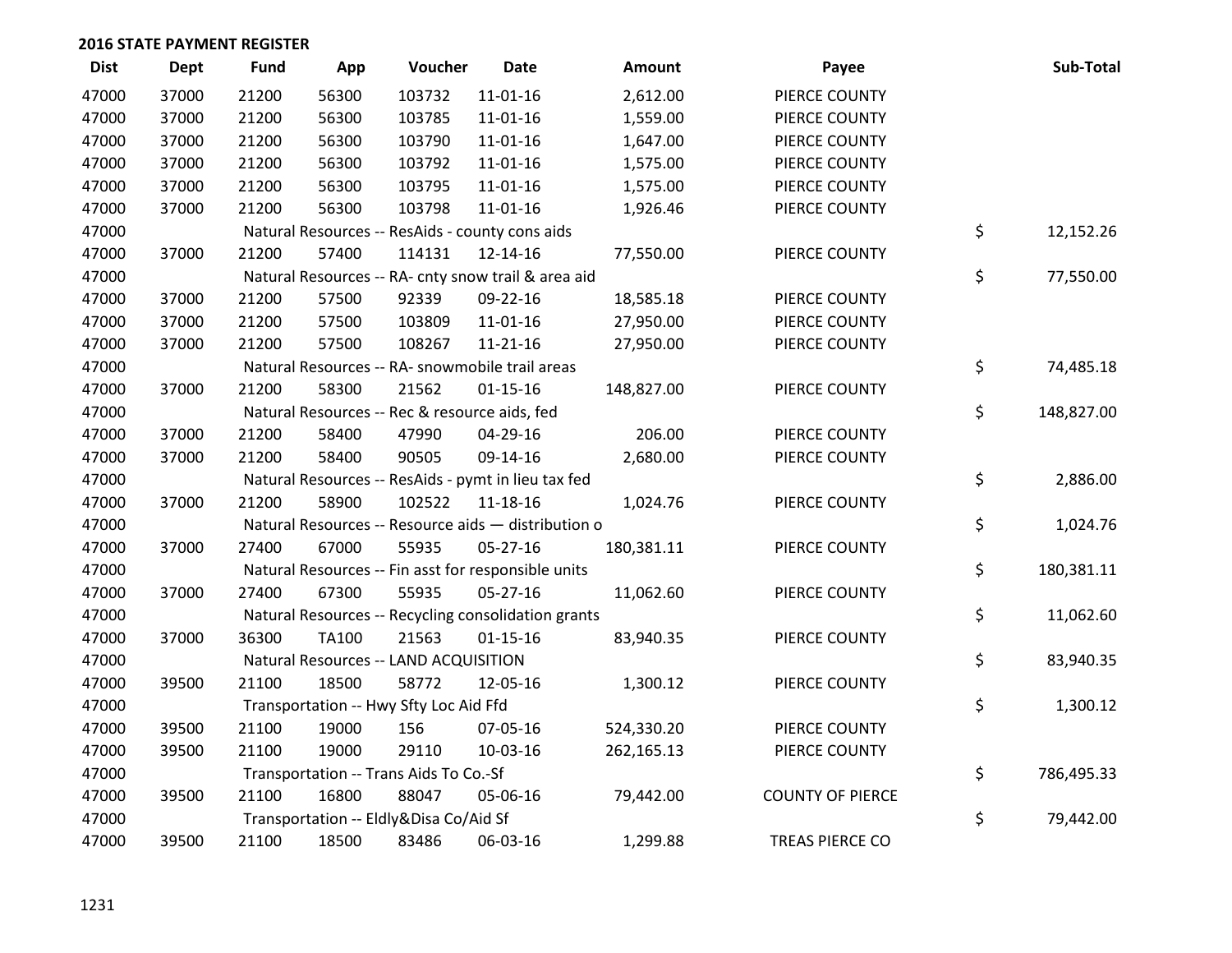| <b>Dist</b> | Dept  | <b>Fund</b> | App   | Voucher                                           | <b>Date</b>    | Amount     | Payee                   | Sub-Total          |
|-------------|-------|-------------|-------|---------------------------------------------------|----------------|------------|-------------------------|--------------------|
| 47000       |       |             |       | Transportation -- Hwy Sfty Loc Aid Ffd            |                |            |                         | \$<br>1,299.88     |
| 47000       | 39500 | 21100       | 19000 | 74047                                             | 01-04-16       | 262,165.10 | <b>COUNTY OF PIERCE</b> |                    |
| 47000       |       |             |       | Transportation -- Trans Aids To Co.-Sf            |                |            |                         | \$<br>262,165.10   |
| 47000       | 41000 | 10000       | 11600 | 92125                                             | 11-29-16       | 46,960.00  | PIERCE COUNTY           |                    |
| 47000       |       |             |       | Corrections -- Reimbursing counties for proba     |                |            |                         | \$<br>46,960.00    |
| 47000       | 41000 | 10000       | 31300 | 21616                                             | $01-20-16$     | 17,559.00  | PIERCE COUNTY           |                    |
| 47000       | 41000 | 10000       | 31300 | 26784                                             | 02-05-16       | 449.00     | PIERCE COUNTY           |                    |
| 47000       | 41000 | 10000       | 31300 | 30370                                             | $02 - 22 - 16$ | 481.00     | PIERCE COUNTY           |                    |
| 47000       |       |             |       | Corrections -- Community youth and family aid     |                |            |                         | \$<br>18,489.00    |
| 47000       | 43500 | 10000       | 10700 | 83398                                             | $10-27-16$     | 37.95      | PIERCE COUNTY           |                    |
| 47000       |       |             |       | Health Services -- Public health dispensaries and |                |            |                         | \$<br>37.95        |
| 47000       | 43500 | 10000       | 97500 | 21232                                             | $01 - 14 - 16$ | 94.50      | PIERCE COUNTY           |                    |
| 47000       | 43500 | 10000       | 97500 | 33903                                             | 03-17-16       | 126.51     | PIERCE COUNTY           |                    |
| 47000       |       |             |       | Health Services -- 975- GENERAL RCPT/CLRING       |                |            |                         | \$<br>221.01       |
| 47000       | 43500 | 10000       | 00000 | 90613                                             | $01 - 02 - 16$ | 3,920.00   | PIERCE CO               |                    |
| 47000       | 43500 | 10000       | 00000 | 90614                                             | $01 - 04 - 16$ | 67,322.00  | PIERCE CO               |                    |
| 47000       | 43500 | 10000       | 00000 | 90616                                             | $02 - 01 - 16$ | 104,115.00 | PIERCE CO               |                    |
| 47000       | 43500 | 10000       | 00000 | 90618                                             | 03-01-16       | 169,356.00 | PIERCE CO               |                    |
| 47000       | 43500 | 10000       | 00000 | 90622                                             | $04 - 01 - 16$ | 128,447.00 | PIERCE CO               |                    |
| 47000       | 43500 | 10000       | 00000 | 90624                                             | 05-02-16       | 26,025.00  | PIERCE CO               |                    |
| 47000       | 43500 | 10000       | 00000 | 90627                                             | 06-01-16       | 110,244.00 | PIERCE CO               |                    |
| 47000       | 43500 | 10000       | 00000 | 90628                                             | 06-29-16       | 76,898.00  | PIERCE CO               |                    |
| 47000       | 43500 | 10000       | 00000 | 90700                                             | $07 - 01 - 16$ | 126,097.00 | PIERCE CO               |                    |
| 47000       | 43500 | 10000       | 00000 | 90701                                             | 08-01-16       | 548,479.00 | PIERCE CO               |                    |
| 47000       | 43500 | 10000       | 00000 | 90702                                             | 09-01-16       | 250,271.00 | PIERCE CO               |                    |
| 47000       | 43500 | 10000       | 00000 | 90704                                             | $10-01-16$     | 139,705.00 | PIERCE CO               |                    |
| 47000       | 43500 | 10000       | 00000 | 90705                                             | 11-01-16       | 72,935.00  | PIERCE CO               |                    |
| 47000       | 43500 | 10000       | 00000 | 90706                                             | 12-01-16       | 45,754.00  | PIERCE CO               |                    |
| 47000       |       |             |       | Health Services -- State/Fed Aids                 |                |            |                         | \$<br>1,869,568.00 |
| 47000       | 45500 | 10000       | 22100 | 14338                                             | $07 - 22 - 16$ | 1,210.00   | PIERCE COUNTY           |                    |
| 47000       |       |             |       | Justice -- Crime laboratories, DNA                |                |            |                         | \$<br>1,210.00     |
| 47000       | 45500 | 10000       | 23100 | 21089                                             | 12-21-16       | 7,200.00   | PIERCE COUNTY           |                    |
| 47000       |       |             |       | Justice -- Law enforcement train, local           |                |            |                         | \$<br>7,200.00     |
| 47000       | 45500 | 10000       | 25100 | 6480                                              | $02 - 17 - 16$ | 24,670.00  | PIERCE COUNTY           |                    |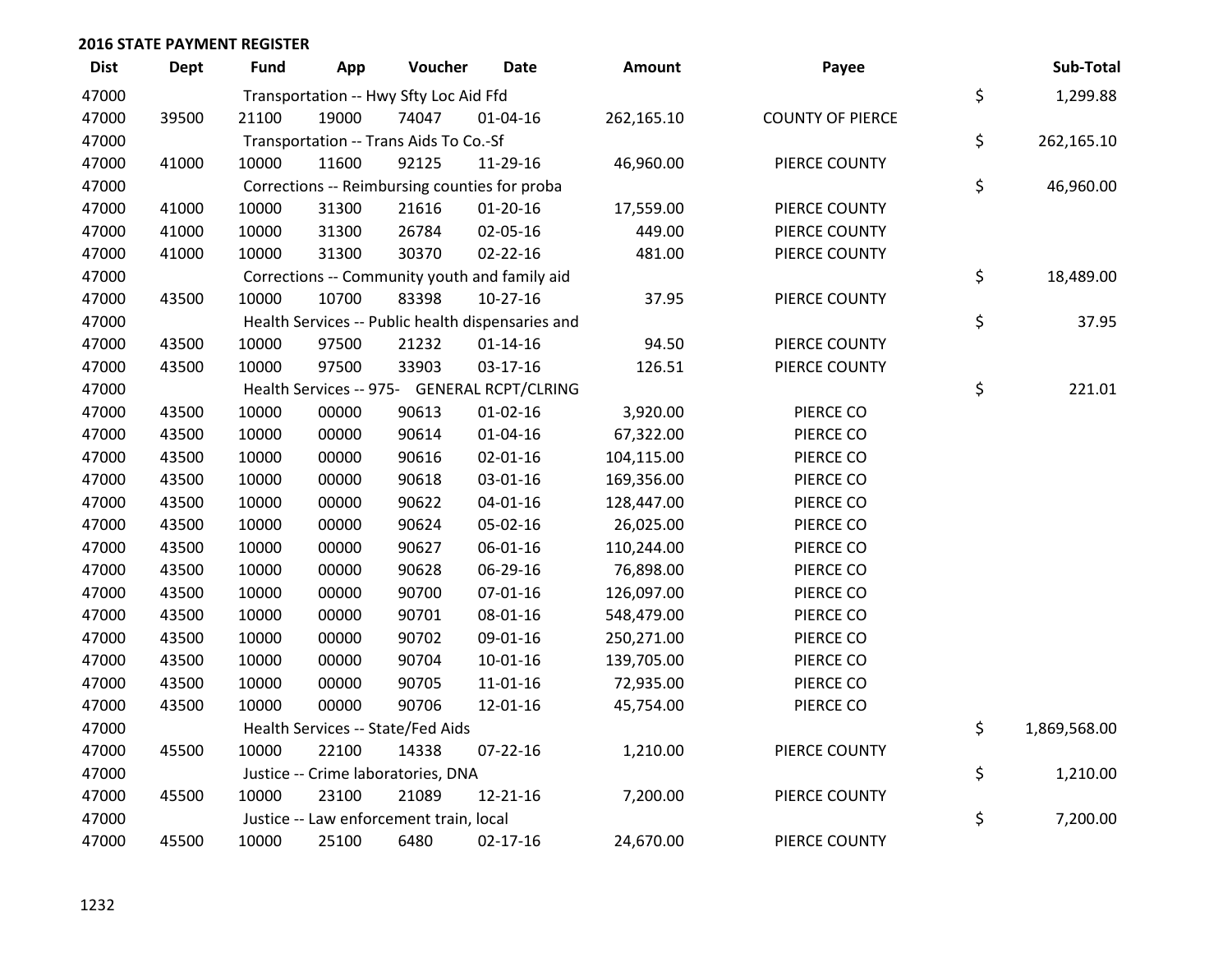| <b>Dist</b> | <b>Dept</b> | <b>Fund</b> | App   | Voucher                                           | <b>Date</b>                                       | Amount    | Payee         | Sub-Total        |
|-------------|-------------|-------------|-------|---------------------------------------------------|---------------------------------------------------|-----------|---------------|------------------|
| 47000       | 45500       | 10000       | 25100 | 9910                                              | 05-19-16                                          | 8,821.00  | PIERCE COUNTY |                  |
| 47000       | 45500       | 10000       | 25100 | 14859                                             | 08-04-16                                          | 21,008.00 | PIERCE COUNTY |                  |
| 47000       | 45500       | 10000       | 25100 | 19092                                             | 11-09-16                                          | 3,498.00  | PIERCE COUNTY |                  |
| 47000       |             |             |       | Justice -- Federal aid, local assistance          |                                                   |           |               | \$<br>57,997.00  |
| 47000       | 45500       | 10000       | 27100 | 6256                                              | $02 - 12 - 16$                                    | 21,065.00 | PIERCE COUNTY |                  |
| 47000       | 45500       | 10000       | 27100 | 6258                                              | $02 - 12 - 16$                                    | 23,092.00 | PIERCE COUNTY |                  |
| 47000       | 45500       | 10000       | 27100 | 10466                                             | 05-31-16                                          | 15,271.00 | PIERCE COUNTY |                  |
| 47000       | 45500       | 10000       | 27100 | 14834                                             | 08-03-16                                          | 20,969.00 | PIERCE COUNTY |                  |
| 47000       | 45500       | 10000       | 27100 | 18824                                             | 11-08-16                                          | 20,772.00 | PIERCE COUNTY |                  |
| 47000       |             |             |       | Justice -- Alt prosecution alcohol drugs          |                                                   |           |               | \$<br>101,169.00 |
| 47000       | 45500       | 10000       | 53200 | 7622                                              | 03-14-16                                          | 28,729.67 | PIERCE COUNTY |                  |
| 47000       | 45500       | 10000       | 53200 | 14452                                             | $07 - 22 - 16$                                    | 21,006.27 | PIERCE COUNTY |                  |
| 47000       |             |             |       | Justice -- Crime victim witness assist            |                                                   |           |               | \$<br>49,735.94  |
| 47000       | 46500       | 10000       | 33700 | 12951                                             | 07-20-16                                          | 5,287.00  | PIERCE COUNTY |                  |
| 47000       | 46500       | 10000       | 33700 | 18627                                             | 12-06-16                                          | 5,287.00  | PIERCE COUNTY |                  |
| 47000       |             |             |       | Military Affairs -- Local emer planning grants    |                                                   |           |               | \$<br>10,574.00  |
| 47000       | 46500       | 10000       | 34200 | 5062                                              | $01 - 27 - 16$                                    | 19,129.48 | PIERCE COUNTY |                  |
| 47000       | 46500       | 10000       | 34200 | 5612                                              | 02-04-16                                          | 5,269.50  | PIERCE COUNTY |                  |
| 47000       | 46500       | 10000       | 34200 | 8911                                              | 04-26-16                                          | 684.60    | PIERCE COUNTY |                  |
| 47000       | 46500       | 10000       | 34200 | 13890                                             | 08-16-16                                          | 19,069.44 | PIERCE COUNTY |                  |
| 47000       | 46500       | 10000       | 34200 | 15545                                             | 09-26-16                                          | 7,826.33  | PIERCE COUNTY |                  |
| 47000       | 46500       | 10000       | 34200 | 18697                                             | 12-06-16                                          | 19,069.43 | PIERCE COUNTY |                  |
| 47000       |             |             |       | Military Affairs -- Federal aid, local assistance |                                                   |           |               | \$<br>71,048.78  |
| 47000       | 48500       | 15200       | 12700 | 7801                                              | 03-07-16                                          | 495.85    | PIERCE COUNTY |                  |
| 47000       | 48500       | 15200       | 12700 | 13991                                             | 06-30-16                                          | 500.00    | PIERCE COUNTY |                  |
| 47000       |             |             |       | Veterans Affairs -- Grants to counties            |                                                   |           |               | \$<br>995.85     |
| 47000       | 48500       | 58200       | 26700 | 7801                                              | 03-07-16                                          | 2,231.34  | PIERCE COUNTY |                  |
| 47000       | 48500       | 58200       | 26700 | 13991                                             | 06-30-16                                          | 2,250.00  | PIERCE COUNTY |                  |
| 47000       |             |             |       | Veterans Affairs -- County grants                 |                                                   |           |               | \$<br>4,481.34   |
| 47000       | 48500       | 58200       | 28000 | 21164                                             | 11-23-16                                          | 11,137.98 | PIERCE COUNTY |                  |
| 47000       |             |             |       |                                                   | Veterans Affairs -- Veterans transportation grant |           |               | \$<br>11,137.98  |
| 47000       | 48500       | 58300       | 37000 | 7801                                              | 03-07-16                                          | 2,231.33  | PIERCE COUNTY |                  |
| 47000       | 48500       | 58300       | 37000 | 13991                                             | 06-30-16                                          | 2,250.00  | PIERCE COUNTY |                  |
| 47000       |             |             |       | Veterans Affairs -- County grants                 |                                                   |           |               | \$<br>4,481.33   |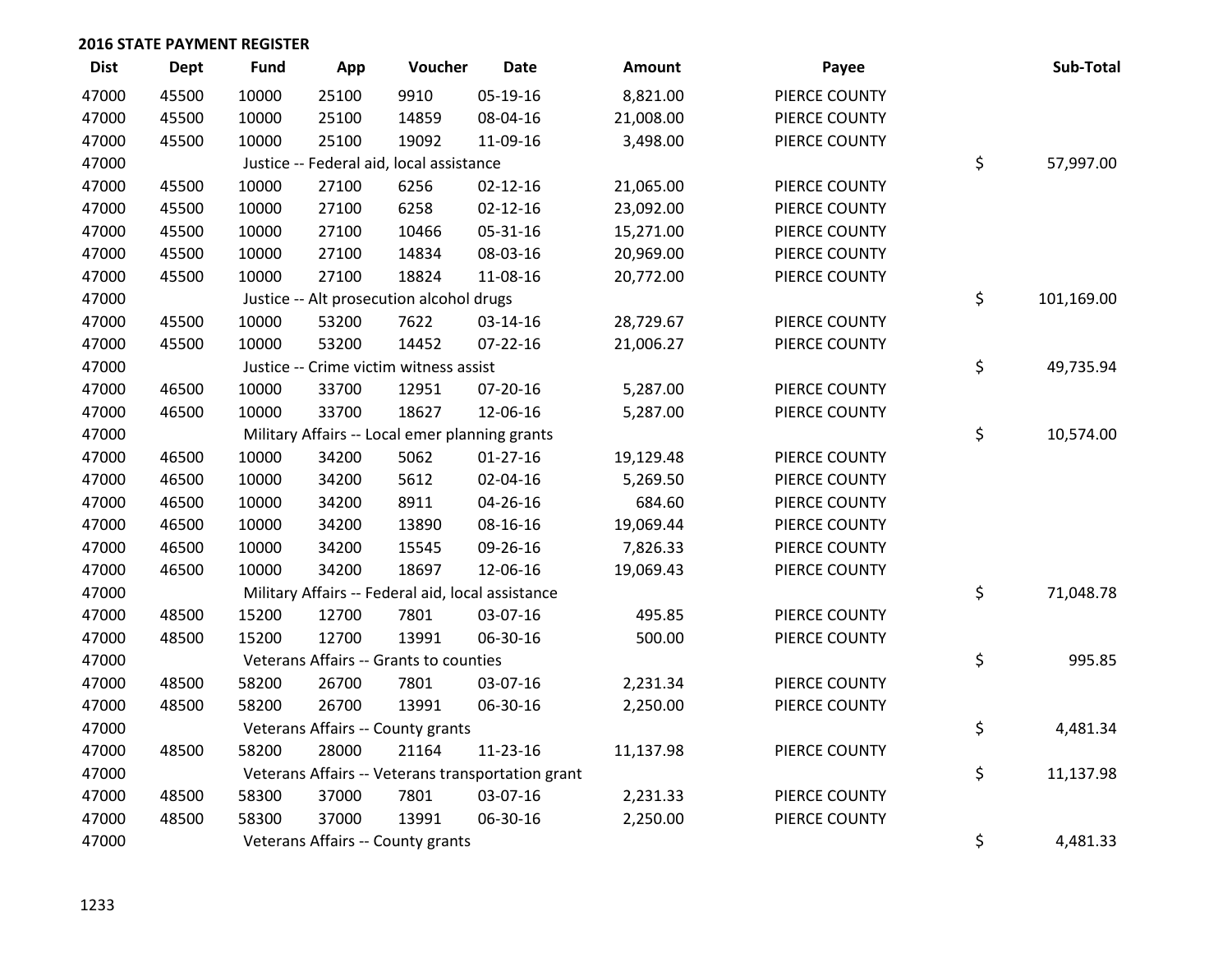| <b>Dist</b> | <b>Dept</b> | <b>Fund</b> | App                    | Voucher                                         | <b>Date</b>    | Amount       | Payee         | Sub-Total        |
|-------------|-------------|-------------|------------------------|-------------------------------------------------|----------------|--------------|---------------|------------------|
| 47000       | 50500       | 10000       | 15500                  | 8179                                            | $01 - 14 - 16$ | 1,963.00     | PIERCE COUNTY |                  |
| 47000       | 50500       | 10000       | 15500                  | 11490                                           | 02-16-16       | 2,385.00     | PIERCE COUNTY |                  |
| 47000       | 50500       | 10000       | 15500                  | 12789                                           | 03-01-16       | 2,290.00     | PIERCE COUNTY |                  |
| 47000       | 50500       | 10000       | 15500                  | 16297                                           | $04 - 14 - 16$ | 1,070.00     | PIERCE COUNTY |                  |
| 47000       | 50500       | 10000       | 15500                  | 22052                                           | 06-14-16       | 436.00       | PIERCE COUNTY |                  |
| 47000       | 50500       | 10000       | 15500                  | 24394                                           | $07 - 14 - 16$ | 108.00       | PIERCE COUNTY |                  |
| 47000       | 50500       | 10000       | 15500                  | 27511                                           | 08-16-16       | 223.00       | PIERCE COUNTY |                  |
| 47000       | 50500       | 10000       | 15500                  | 29942                                           | 09-14-16       | 45.00        | PIERCE COUNTY |                  |
| 47000       | 50500       | 10000       | 15500                  | 32627                                           | $10-14-16$     | 31.00        | PIERCE COUNTY |                  |
| 47000       | 50500       | 10000       | 15500                  | 35179                                           | $11 - 15 - 16$ | 210.00       | PIERCE COUNTY |                  |
| 47000       | 50500       | 10000       | 15500                  | 37649                                           | 12-14-16       | 4,078.00     | PIERCE COUNTY |                  |
| 47000       |             |             |                        | Administration -- Federal aid, local assistance |                |              |               | \$<br>12,839.00  |
| 47000       | 50500       | 23500       | 37100                  | 8179                                            | $01 - 14 - 16$ | 3,342.00     | PIERCE COUNTY |                  |
| 47000       | 50500       | 23500       | 37100                  | 11490                                           | $02 - 16 - 16$ | 3,059.00     | PIERCE COUNTY |                  |
| 47000       | 50500       | 23500       | 37100                  | 12789                                           | 03-01-16       | 3,050.00     | PIERCE COUNTY |                  |
| 47000       | 50500       | 23500       | 37100                  | 16297                                           | $04 - 14 - 16$ | 800.00       | PIERCE COUNTY |                  |
| 47000       | 50500       | 23500       | 37100                  | 28785                                           | 08-31-16       | 3,835.00     | PIERCE COUNTY |                  |
| 47000       | 50500       | 23500       | 37100                  | 29942                                           | 09-14-16       | 157.00       | PIERCE COUNTY |                  |
| 47000       | 50500       | 23500       | 37100                  | 32627                                           | $10-14-16$     | 511.00       | PIERCE COUNTY |                  |
| 47000       | 50500       | 23500       | 37100                  | 35179                                           | $11 - 15 - 16$ | 642.00       | PIERCE COUNTY |                  |
| 47000       | 50500       | 23500       | 37100                  | 37649                                           | $12 - 14 - 16$ | 4,595.00     | PIERCE COUNTY |                  |
| 47000       |             |             |                        | Administration -- Low-income assistance grants  |                |              |               | \$<br>19,991.00  |
| 47000       | 50500       | 26900       | 16600                  | 13240                                           | 03-23-16       | 1,000.00     | PIERCE COUNTY |                  |
| 47000       | 50500       | 26900       | 16600                  | 13441                                           | 03-24-16       | 47,456.00    | PIERCE COUNTY |                  |
| 47000       | 50500       | 26900       | 16600                  | 18453                                           | 05-10-16       | 25,000.00    | PIERCE COUNTY |                  |
| 47000       |             |             | Administration -- Land |                                                 |                |              |               | \$<br>73,456.00  |
| 47000       | 83500       | 10000       | 10500                  | 6510                                            | 07-25-16       | 146,654.48   | PIERCE COUNTY |                  |
| 47000       | 83500       | 10000       | 10500                  | 14033                                           | $11 - 21 - 16$ | 780,527.26   | PIERCE COUNTY |                  |
| 47000       |             |             |                        | Revenue -- County and Municipal Aid             |                |              |               | \$<br>927,181.74 |
| 47000       | 83500       | 10000       | 10900                  | 7239                                            | 07-25-16       | 10,902.00    | PIERCE COUNTY |                  |
| 47000       |             |             |                        | Revenue -- State Aid, Tax Exempt Proprty        |                |              |               | \$<br>10,902.00  |
| 47000       | 83500       | 10000       | 11000                  | 14033                                           | $11 - 21 - 16$ | 59,062.89    | PIERCE COUNTY |                  |
| 47000       |             |             |                        | Revenue -- Public Utility Distribution          |                |              |               | \$<br>59,062.89  |
| 47000       | 83500       | 10000       | 30200                  | 5081                                            | 07-25-16       | 1,059,657.14 | PIERCE COUNTY |                  |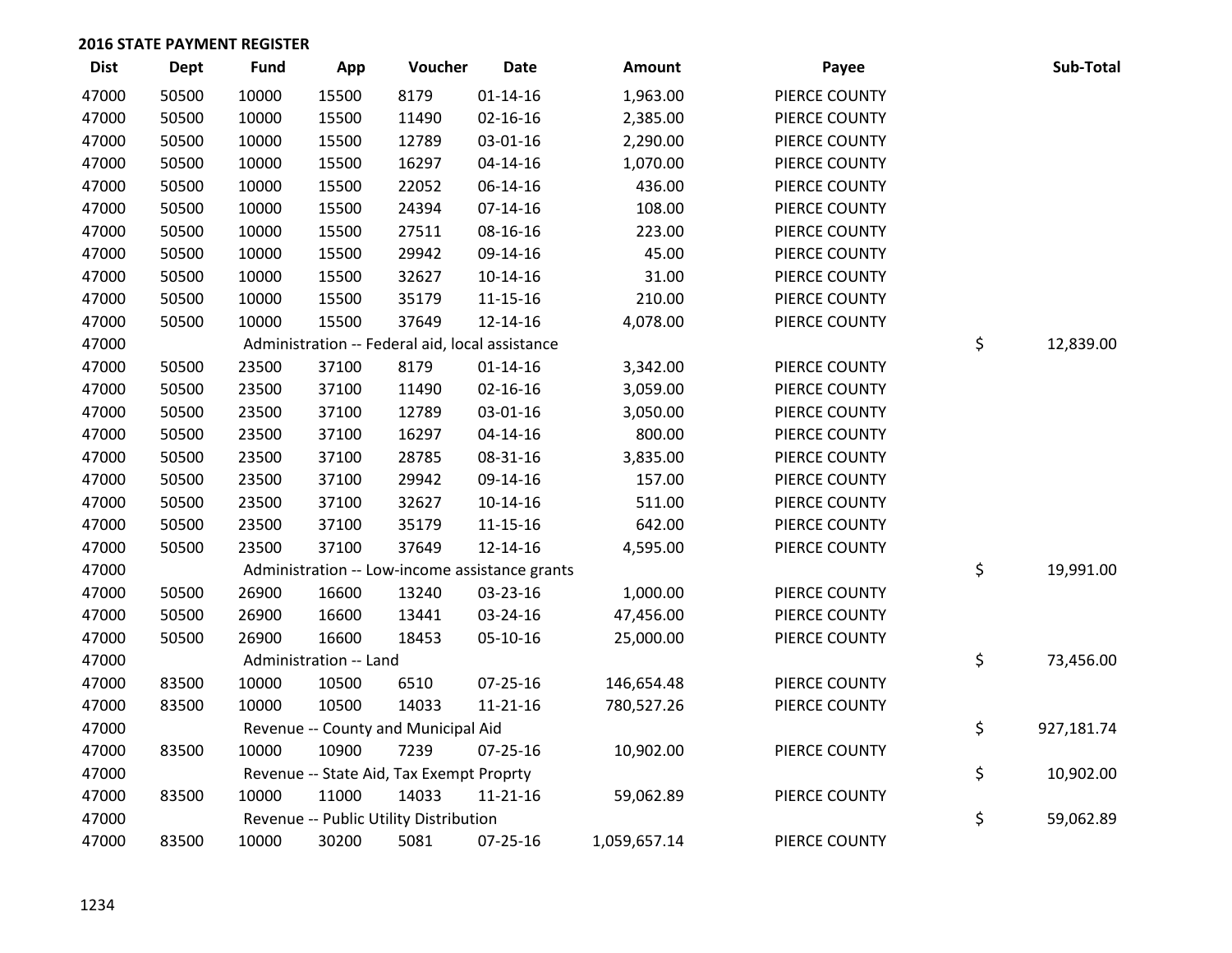| <b>Dist</b> | Dept  | <b>Fund</b> | App                                  | Voucher                                             | <b>Date</b>    | Amount       | Payee                  | Sub-Total           |
|-------------|-------|-------------|--------------------------------------|-----------------------------------------------------|----------------|--------------|------------------------|---------------------|
| 47000       | 83500 | 10000       | 30200                                | 5225                                                | $07 - 25 - 16$ | 5,424,328.00 | PIERCE COUNTY          |                     |
| 47000       |       |             |                                      | Revenue -- School Lvy Tx/First Dollar Cr            |                |              |                        | \$<br>6,483,985.14  |
| 47000       | 83500 | 52100       | 36300                                | 3484                                                | 03-29-16       | 1,198,600.22 | PIERCE COUNTY          |                     |
| 47000       |       |             |                                      | Revenue -- Lottery & Gaming Credit                  |                |              |                        | \$<br>1,198,600.22  |
| 47000       |       |             | <b>District Total Appropriations</b> |                                                     |                |              |                        | \$<br>13,114,358.77 |
| 47002       | 16500 | 10000       | 22500                                | 4440                                                | 06-27-16       | 9,730.39     | TOWN OF CLIFTON        |                     |
| 47002       |       |             |                                      | Safety & Prof Services -- Fire dues distribution    |                |              |                        | \$<br>9,730.39      |
| 47002       | 37000 | 10000       | 50300                                | 30588                                               | $02 - 17 - 16$ | 2,276.43     | <b>TOWN OF CLIFTON</b> |                     |
| 47002       | 37000 | 10000       | 50300                                | 30589                                               | $02 - 17 - 16$ | 19,622.17    | TOWN OF CLIFTON        |                     |
| 47002       | 37000 | 10000       | 50300                                | 45752                                               | $04 - 21 - 16$ | 2,350.62     | TOWN OF CLIFTON        |                     |
| 47002       |       |             |                                      | Natural Resources -- Aids in lieu of taxes - gener  |                |              |                        | \$<br>24,249.22     |
| 47002       | 37000 | 21200       | 16600                                | 63756                                               | 06-20-16       | 246.95       | <b>TOWN OF CLIFTON</b> |                     |
| 47002       |       |             |                                      | Natural Resources -- Gen program ops-state funds-FR |                |              |                        | \$<br>246.95        |
| 47002       | 37000 | 21200       | 57100                                | 63756                                               | 06-20-16       | 117.77       | TOWN OF CLIFTON        |                     |
| 47002       |       |             |                                      | Natural Resources -- ResAids - cnty forst, cl & mfl |                |              |                        | \$<br>117.77        |
| 47002       | 39500 | 21100       | 19100                                | 1345                                                | 07-05-16       | 18,425.23    | TOWN OF CLIFTON        |                     |
| 47002       | 39500 | 21100       | 19100                                | 30417                                               | 10-03-16       | 18,425.25    | <b>TOWN OF CLIFTON</b> |                     |
| 47002       | 39500 | 21100       | 19100                                | 77164                                               | 01-04-16       | 18,425.23    | TOWN OF CLIFTON        |                     |
| 47002       | 39500 | 21100       | 19100                                | 85164                                               | 04-04-16       | 18,425.23    | TOWN OF CLIFTON        |                     |
| 47002       |       |             |                                      | Transportation -- Trns Aids To Mnc.-Sf              |                |              |                        | \$<br>73,700.94     |
| 47002       | 83500 | 10000       | 10500                                | 6485                                                | 07-25-16       | 2,431.20     | TOWN OF CLIFTON        |                     |
| 47002       | 83500 | 10000       | 10500                                | 14008                                               | $11 - 21 - 16$ | 13,774.78    | TOWN OF CLIFTON        |                     |
| 47002       |       |             |                                      | Revenue -- County and Municipal Aid                 |                |              |                        | \$<br>16,205.98     |
| 47002       | 83500 | 10000       | 10900                                | 8367                                                | $07 - 25 - 16$ | 6.00         | <b>TOWN OF CLIFTON</b> |                     |
| 47002       |       |             |                                      | Revenue -- State Aid, Tax Exempt Proprty            |                |              |                        | \$<br>6.00          |
| 47002       | 83500 | 10000       | 11000                                | 14008                                               | $11 - 21 - 16$ | 4.49         | TOWN OF CLIFTON        |                     |
| 47002       |       |             |                                      | Revenue -- Public Utility Distribution              |                |              |                        | \$<br>4.49          |
| 47002       | 83500 | 10000       | 50100                                | 2626                                                | $01-29-16$     | 108.30       | <b>TOWN OF CLIFTON</b> |                     |
| 47002       |       |             |                                      | Revenue -- Payments for municipal svcs              |                |              |                        | \$<br>108.30        |
| 47002       |       |             | <b>District Total Appropriations</b> |                                                     |                |              |                        | \$<br>124,370.04    |
| 47004       | 16500 | 10000       | 22500                                | 4441                                                | 06-27-16       | 1,493.59     | TOWN OF DIAMOND BLUFF  |                     |
| 47004       |       |             |                                      | Safety & Prof Services -- Fire dues distribution    |                |              |                        | \$<br>1,493.59      |
| 47004       | 37000 | 21200       | 16600                                | 63757                                               | 06-20-16       | 362.74       | TOWN OF DIAMOND BLUFF  |                     |
| 47004       |       |             |                                      | Natural Resources -- Gen program ops-state funds-FR |                |              |                        | \$<br>362.74        |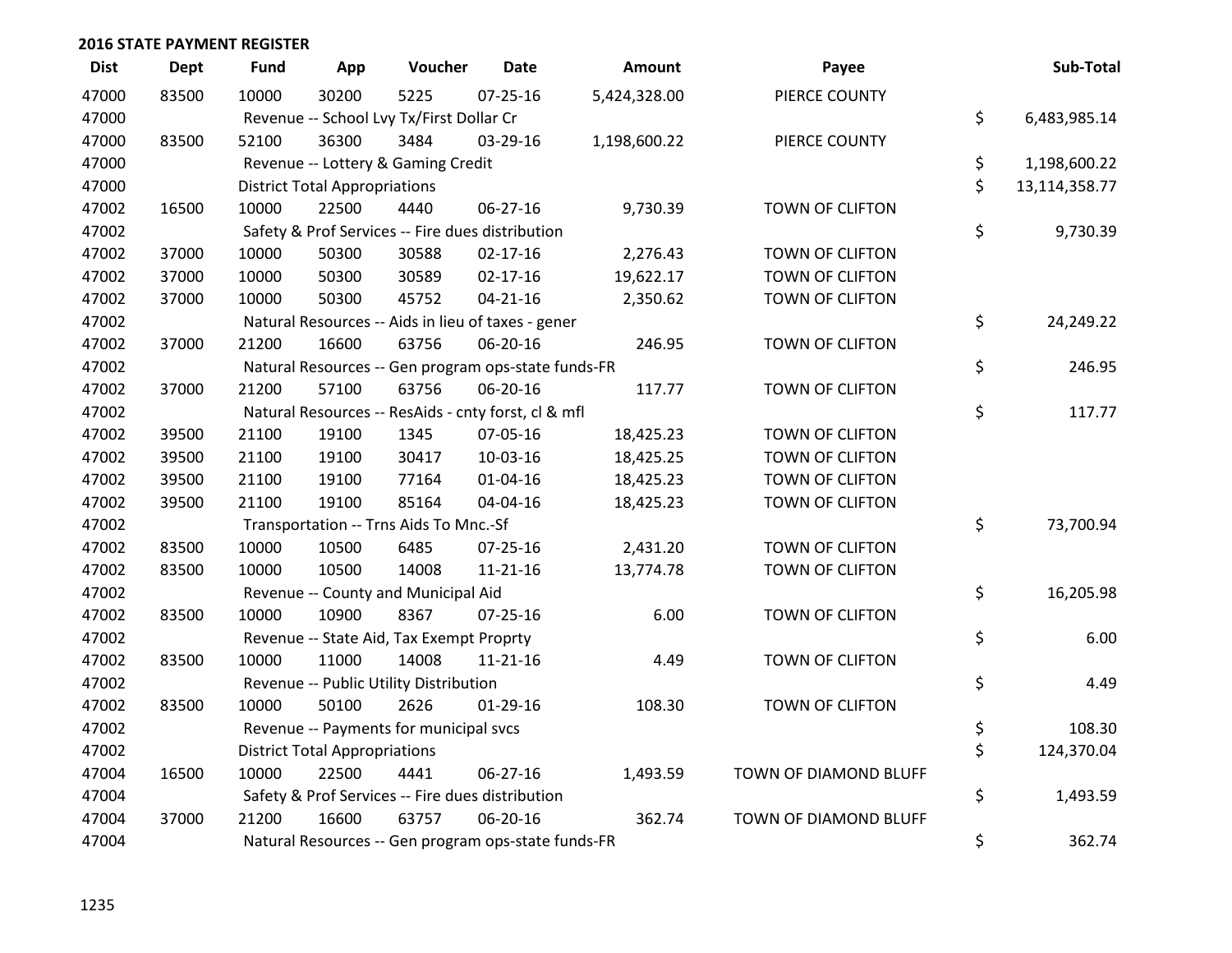| <b>Dist</b> | <b>Dept</b> | <b>Fund</b> | App                                  | Voucher                                             | <b>Date</b>    | <b>Amount</b> | Payee                    | Sub-Total        |
|-------------|-------------|-------------|--------------------------------------|-----------------------------------------------------|----------------|---------------|--------------------------|------------------|
| 47004       | 37000       | 21200       | 57100                                | 63757                                               | 06-20-16       | 163.00        | TOWN OF DIAMOND BLUFF    |                  |
| 47004       |             |             |                                      | Natural Resources -- ResAids - cnty forst, cl & mfl |                |               |                          | \$<br>163.00     |
| 47004       | 39500       | 21100       | 19100                                | 1346                                                | 07-05-16       | 7,784.07      | TOWN OF DIAMOND BLUFF    |                  |
| 47004       | 39500       | 21100       | 19100                                | 30418                                               | 10-03-16       | 7,784.07      | TOWN OF DIAMOND BLUFF    |                  |
| 47004       | 39500       | 21100       | 19100                                | 77165                                               | $01 - 04 - 16$ | 7,784.07      | TOWN OF DIAMOND BLUFF    |                  |
| 47004       | 39500       | 21100       | 19100                                | 85165                                               | 04-04-16       | 7,784.07      | TOWN OF DIAMOND BLUFF    |                  |
| 47004       |             |             |                                      | Transportation -- Trns Aids To Mnc.-Sf              |                |               |                          | \$<br>31,136.28  |
| 47004       | 83500       | 10000       | 10500                                | 6486                                                | $07 - 25 - 16$ | 2,684.85      | TOWN OF DIAMOND BLUFF    |                  |
| 47004       | 83500       | 10000       | 10500                                | 14009                                               | 11-21-16       | 15,089.86     | TOWN OF DIAMOND BLUFF    |                  |
| 47004       |             |             |                                      | Revenue -- County and Municipal Aid                 |                |               |                          | \$<br>17,774.71  |
| 47004       | 83500       | 10000       | 10900                                | 8368                                                | $07 - 25 - 16$ | 1.00          | TOWN OF DIAMOND BLUFF    |                  |
| 47004       |             |             |                                      | Revenue -- State Aid, Tax Exempt Proprty            |                |               |                          | \$<br>1.00       |
| 47004       | 83500       | 10000       | 11000                                | 14009                                               | $11 - 21 - 16$ | 122.51        | TOWN OF DIAMOND BLUFF    |                  |
| 47004       |             |             |                                      | Revenue -- Public Utility Distribution              |                |               |                          | \$<br>122.51     |
| 47004       |             |             | <b>District Total Appropriations</b> |                                                     |                |               |                          | \$<br>51,053.83  |
| 47006       | 16500       | 10000       | 22500                                | 5221                                                | 07-06-16       | 3,899.01      | TOWN OF ELLSWORTH        |                  |
| 47006       |             |             |                                      | Safety & Prof Services -- Fire dues distribution    |                |               |                          | \$<br>3,899.01   |
| 47006       | 37000       | 21200       | 16600                                | 63758                                               | 06-20-16       | 296.88        | TOWN OF ELLSWORTH        |                  |
| 47006       |             |             |                                      | Natural Resources -- Gen program ops-state funds-FR |                |               |                          | \$<br>296.88     |
| 47006       | 37000       | 21200       | 57100                                | 63758                                               | 06-20-16       | 159.95        | TOWN OF ELLSWORTH        |                  |
| 47006       |             |             |                                      | Natural Resources -- ResAids - cnty forst, cl & mfl |                |               |                          | \$<br>159.95     |
| 47006       | 37000       | 21200       | 58900                                | 102523                                              | 11-18-16       | 58.79         | TOWN OF ELLSWORTH        |                  |
| 47006       |             |             |                                      | Natural Resources -- Resource aids - distribution o |                |               |                          | \$<br>58.79      |
| 47006       | 39500       | 21100       | 19100                                | 1347                                                | 07-05-16       | 25,020.22     | TOWN OF ELLSWORTH        |                  |
| 47006       | 39500       | 21100       | 19100                                | 30419                                               | 10-03-16       | 25,020.24     | TOWN OF ELLSWORTH        |                  |
| 47006       | 39500       | 21100       | 19100                                | 77166                                               | $01 - 04 - 16$ | 25,020.22     | TOWN OF ELLSWORTH        |                  |
| 47006       | 39500       | 21100       | 19100                                | 85166                                               | 04-04-16       | 25,020.22     | TOWN OF ELLSWORTH        |                  |
| 47006       |             |             |                                      | Transportation -- Trns Aids To Mnc.-Sf              |                |               |                          | \$<br>100,080.90 |
| 47006       | 83500       | 10000       | 10500                                | 6487                                                | 07-25-16       | 6,343.97      | TOWN OF ELLSWORTH        |                  |
| 47006       | 83500       | 10000       | 10500                                | 14010                                               | 11-21-16       | 35,925.41     | TOWN OF ELLSWORTH        |                  |
| 47006       |             |             |                                      | Revenue -- County and Municipal Aid                 |                |               |                          | \$<br>42,269.38  |
| 47006       | 83500       | 10000       | 10900                                | 8369                                                | $07 - 25 - 16$ | 89.00         | TOWN OF ELLSWORTH        |                  |
| 47006       |             |             |                                      | Revenue -- State Aid, Tax Exempt Proprty            |                |               |                          | \$<br>89.00      |
| 47006       | 83500       | 10000       | 11000                                | 14010                                               | 11-21-16       | 18.03         | <b>TOWN OF ELLSWORTH</b> |                  |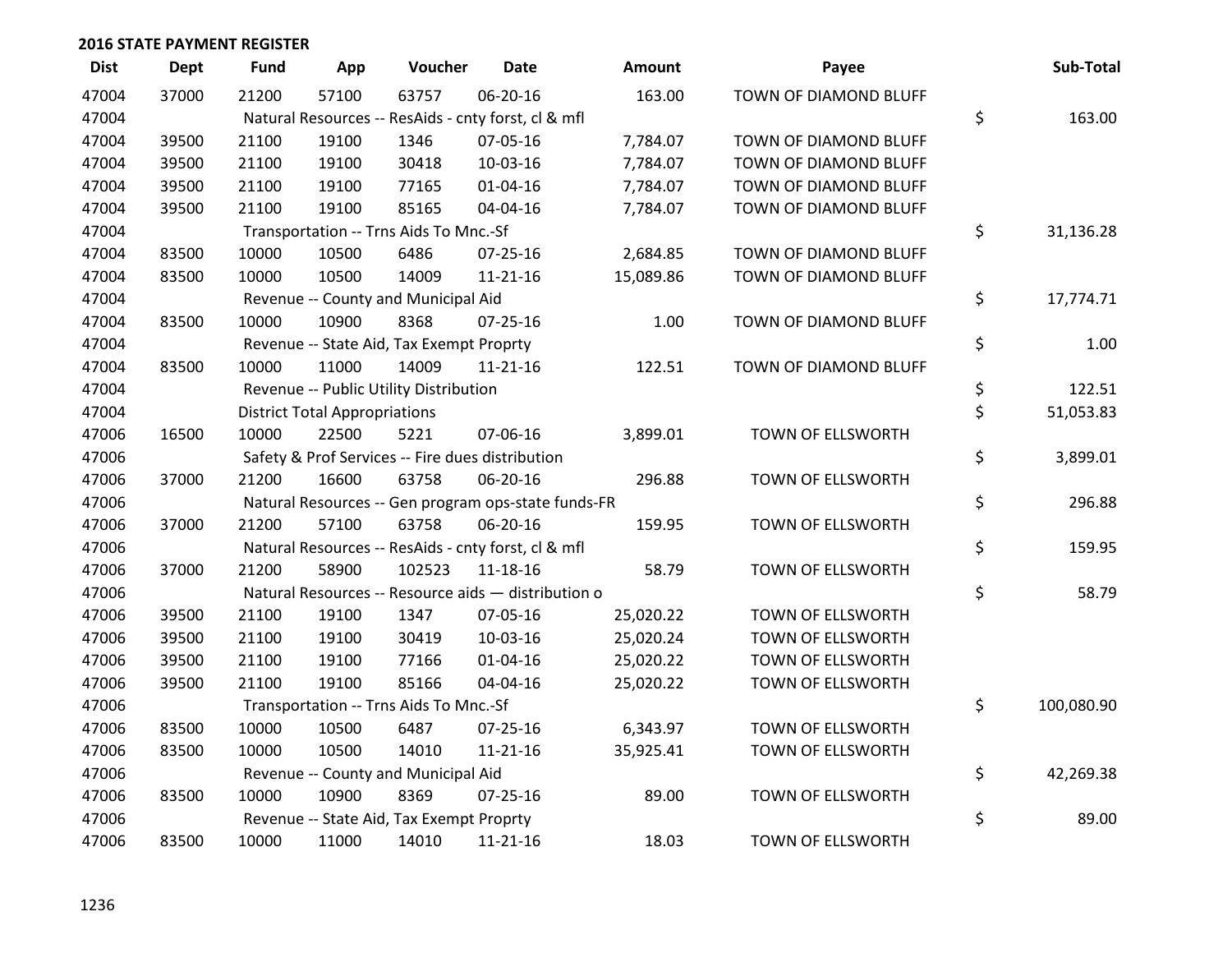| <b>Dist</b> | <b>Dept</b> | <b>Fund</b> | App                                  | Voucher                                          | Date                                                | <b>Amount</b> | Payee                 | Sub-Total        |
|-------------|-------------|-------------|--------------------------------------|--------------------------------------------------|-----------------------------------------------------|---------------|-----------------------|------------------|
| 47006       |             |             |                                      | Revenue -- Public Utility Distribution           |                                                     |               |                       | \$<br>18.03      |
| 47006       |             |             | <b>District Total Appropriations</b> |                                                  |                                                     |               |                       | \$<br>146,871.94 |
| 47008       | 16500       | 10000       | 22500                                | 4442                                             | 06-27-16                                            | 2,384.02      | TOWN OF EL PASO       |                  |
| 47008       |             |             |                                      | Safety & Prof Services -- Fire dues distribution |                                                     |               |                       | \$<br>2,384.02   |
| 47008       | 37000       | 21200       | 16600                                | 63759                                            | 06-20-16                                            | 948.91        | TOWN OF EL PASO       |                  |
| 47008       |             |             |                                      |                                                  | Natural Resources -- Gen program ops-state funds-FR |               |                       | \$<br>948.91     |
| 47008       | 37000       | 21200       | 57100                                | 63759                                            | 06-20-16                                            | 442.41        | TOWN OF EL PASO       |                  |
| 47008       |             |             |                                      |                                                  | Natural Resources -- ResAids - cnty forst, cl & mfl |               |                       | \$<br>442.41     |
| 47008       | 37000       | 21200       | 58900                                | 102524                                           | 11-18-16                                            | 218.18        | TOWN OF EL PASO       |                  |
| 47008       |             |             |                                      |                                                  | Natural Resources -- Resource aids - distribution o |               |                       | \$<br>218.18     |
| 47008       | 39500       | 21100       | 19100                                | 1348                                             | 07-05-16                                            | 25,746.88     | TOWN OF EL PASO       |                  |
| 47008       | 39500       | 21100       | 19100                                | 30420                                            | 10-03-16                                            | 25,746.90     | TOWN OF EL PASO       |                  |
| 47008       | 39500       | 21100       | 19100                                | 77167                                            | $01 - 04 - 16$                                      | 25,746.88     | TOWN OF EL PASO       |                  |
| 47008       | 39500       | 21100       | 19100                                | 85167                                            | 04-04-16                                            | 25,746.88     | TOWN OF EL PASO       |                  |
| 47008       |             |             |                                      | Transportation -- Trns Aids To Mnc.-Sf           |                                                     |               |                       | \$<br>102,987.54 |
| 47008       | 83500       | 10000       | 10500                                | 6488                                             | $07 - 25 - 16$                                      | 9,689.83      | TOWN OF EL PASO       |                  |
| 47008       | 83500       | 10000       | 10500                                | 14011                                            | $11 - 21 - 16$                                      | 27,370.20     | TOWN OF EL PASO       |                  |
| 47008       |             |             |                                      | Revenue -- County and Municipal Aid              |                                                     |               |                       | \$<br>37,060.03  |
| 47008       | 83500       | 10000       | 10900                                | 8370                                             | $07 - 25 - 16$                                      | 5.00          | TOWN OF EL PASO       |                  |
| 47008       |             |             |                                      | Revenue -- State Aid, Tax Exempt Proprty         |                                                     |               |                       | \$<br>5.00       |
| 47008       | 83500       | 10000       | 11000                                | 14011                                            | 11-21-16                                            | 901.24        | TOWN OF EL PASO       |                  |
| 47008       |             |             |                                      | Revenue -- Public Utility Distribution           |                                                     |               |                       | \$<br>901.24     |
| 47008       |             |             | <b>District Total Appropriations</b> |                                                  |                                                     |               |                       | \$<br>144,947.33 |
| 47010       | 16500       | 10000       | 22500                                | 4443                                             | 06-27-16                                            | 3,172.69      | TOWN OF GILMAN        |                  |
| 47010       |             |             |                                      | Safety & Prof Services -- Fire dues distribution |                                                     |               |                       | \$<br>3,172.69   |
| 47010       | 37000       | 21200       | 16600                                | 63760                                            | 06-20-16                                            | 407.15        | <b>TOWN OF GILMAN</b> |                  |
| 47010       |             |             |                                      |                                                  | Natural Resources -- Gen program ops-state funds-FR |               |                       | \$<br>407.15     |
| 47010       | 37000       | 21200       | 57100                                | 63760                                            | 06-20-16                                            | 211.76        | TOWN OF GILMAN        |                  |
| 47010       |             |             |                                      |                                                  | Natural Resources -- ResAids - cnty forst, cl & mfl |               |                       | \$<br>211.76     |
| 47010       | 37000       | 21200       | 58900                                | 102525                                           | 11-18-16                                            | 6.98          | <b>TOWN OF GILMAN</b> |                  |
| 47010       |             |             |                                      |                                                  | Natural Resources -- Resource aids - distribution o |               |                       | \$<br>6.98       |
| 47010       | 39500       | 21100       | 19100                                | 1349                                             | 07-05-16                                            | 26,649.70     | TOWN OF GILMAN        |                  |
| 47010       | 39500       | 21100       | 19100                                | 30421                                            | 10-03-16                                            | 26,649.72     | TOWN OF GILMAN        |                  |
| 47010       | 39500       | 21100       | 19100                                | 77168                                            | 01-04-16                                            | 26,649.70     | <b>TOWN OF GILMAN</b> |                  |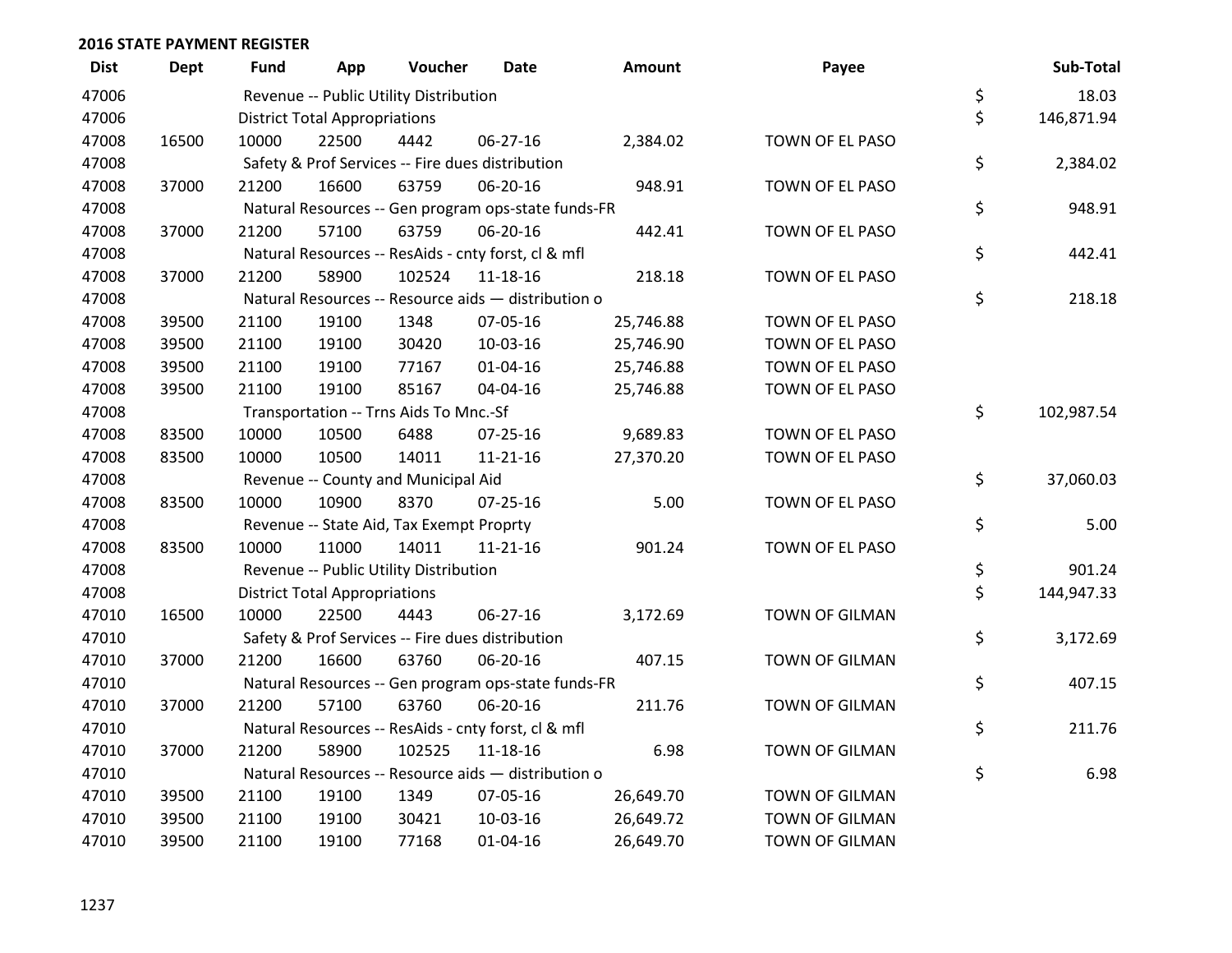| <b>Dist</b> | Dept  | <b>Fund</b> | App                                  | Voucher                                             | <b>Date</b>    | <b>Amount</b> | Payee                   | Sub-Total        |
|-------------|-------|-------------|--------------------------------------|-----------------------------------------------------|----------------|---------------|-------------------------|------------------|
| 47010       | 39500 | 21100       | 19100                                | 85168                                               | 04-04-16       | 26,649.70     | <b>TOWN OF GILMAN</b>   |                  |
| 47010       |       |             |                                      | Transportation -- Trns Aids To Mnc.-Sf              |                |               |                         | \$<br>106,598.82 |
| 47010       | 83500 | 10000       | 10500                                | 6489                                                | 07-25-16       | 5,043.11      | TOWN OF GILMAN          |                  |
| 47010       | 83500 | 10000       | 10500                                | 14012                                               | $11 - 21 - 16$ | 23,592.69     | TOWN OF GILMAN          |                  |
| 47010       |       |             |                                      | Revenue -- County and Municipal Aid                 |                |               |                         | \$<br>28,635.80  |
| 47010       | 83500 | 10000       | 10900                                | 8371                                                | $07 - 25 - 16$ | 131.00        | TOWN OF GILMAN          |                  |
| 47010       |       |             |                                      | Revenue -- State Aid, Tax Exempt Proprty            |                |               |                         | \$<br>131.00     |
| 47010       | 83500 | 10000       | 11000                                | 14012                                               | $11 - 21 - 16$ | 7,167.13      | <b>TOWN OF GILMAN</b>   |                  |
| 47010       |       |             |                                      | Revenue -- Public Utility Distribution              |                |               |                         | \$<br>7,167.13   |
| 47010       |       |             | <b>District Total Appropriations</b> |                                                     |                |               |                         | \$<br>146,331.33 |
| 47012       | 16500 | 10000       | 22500                                | 4444                                                | 06-27-16       | 2,685.54      | TOWN OF HARTLAND        |                  |
| 47012       |       |             |                                      | Safety & Prof Services -- Fire dues distribution    |                |               |                         | \$<br>2,685.54   |
| 47012       | 37000 | 21200       | 16600                                | 63761                                               | 06-20-16       | 587.22        | TOWN OF HARTLAND        |                  |
| 47012       |       |             |                                      | Natural Resources -- Gen program ops-state funds-FR |                |               |                         | \$<br>587.22     |
| 47012       | 37000 | 21200       | 57100                                | 63761                                               | 06-20-16       | 321.47        | TOWN OF HARTLAND        |                  |
| 47012       |       |             |                                      | Natural Resources -- ResAids - cnty forst, cl & mfl |                |               |                         | \$<br>321.47     |
| 47012       | 37000 | 21200       | 58900                                | 102526                                              | $11 - 18 - 16$ | 117.06        | <b>TOWN OF HARTLAND</b> |                  |
| 47012       |       |             |                                      | Natural Resources -- Resource aids - distribution o |                |               |                         | \$<br>117.06     |
| 47012       | 39500 | 21100       | 19100                                | 4164                                                | 07-19-16       | 27,987.42     | TOWN OF HARTLAND        |                  |
| 47012       | 39500 | 21100       | 19100                                | 30422                                               | 10-03-16       | 27,987.42     | TOWN OF HARTLAND        |                  |
| 47012       | 39500 | 21100       | 19100                                | 77169                                               | $01 - 04 - 16$ | 27,987.42     | <b>TOWN OF HARTLAND</b> |                  |
| 47012       | 39500 | 21100       | 19100                                | 85169                                               | 04-04-16       | 27,987.42     | TOWN OF HARTLAND        |                  |
| 47012       |       |             |                                      | Transportation -- Trns Aids To Mnc.-Sf              |                |               |                         | \$<br>111,949.68 |
| 47012       | 83500 | 10000       | 10500                                | 10018                                               | 08-03-16       | 3,569.65      | <b>TOWN OF HARTLAND</b> |                  |
| 47012       | 83500 | 10000       | 10500                                | 14013                                               | $11 - 21 - 16$ | 20,119.41     | TOWN OF HARTLAND        |                  |
| 47012       |       |             |                                      | Revenue -- County and Municipal Aid                 |                |               |                         | \$<br>23,689.06  |
| 47012       | 83500 | 10000       | 10900                                | 10020                                               | 08-03-16       | 2.00          | TOWN OF HARTLAND        |                  |
| 47012       |       |             |                                      | Revenue -- State Aid, Tax Exempt Proprty            |                |               |                         | \$<br>2.00       |
| 47012       | 83500 | 10000       | 11000                                | 14013                                               | $11 - 21 - 16$ | 105.70        | <b>TOWN OF HARTLAND</b> |                  |
| 47012       |       |             |                                      | Revenue -- Public Utility Distribution              |                |               |                         | \$<br>105.70     |
| 47012       |       |             | <b>District Total Appropriations</b> |                                                     |                |               |                         | \$<br>139,457.73 |
| 47014       | 16500 | 10000       | 22500                                | 4445                                                | 06-27-16       | 789.96        | <b>TOWN OF ISABELLE</b> |                  |
| 47014       |       |             |                                      | Safety & Prof Services -- Fire dues distribution    |                |               |                         | \$<br>789.96     |
| 47014       | 37000 | 10000       | 50300                                | 30696                                               | $02 - 17 - 16$ | 2,466.24      | <b>TOWN OF ISABELLE</b> |                  |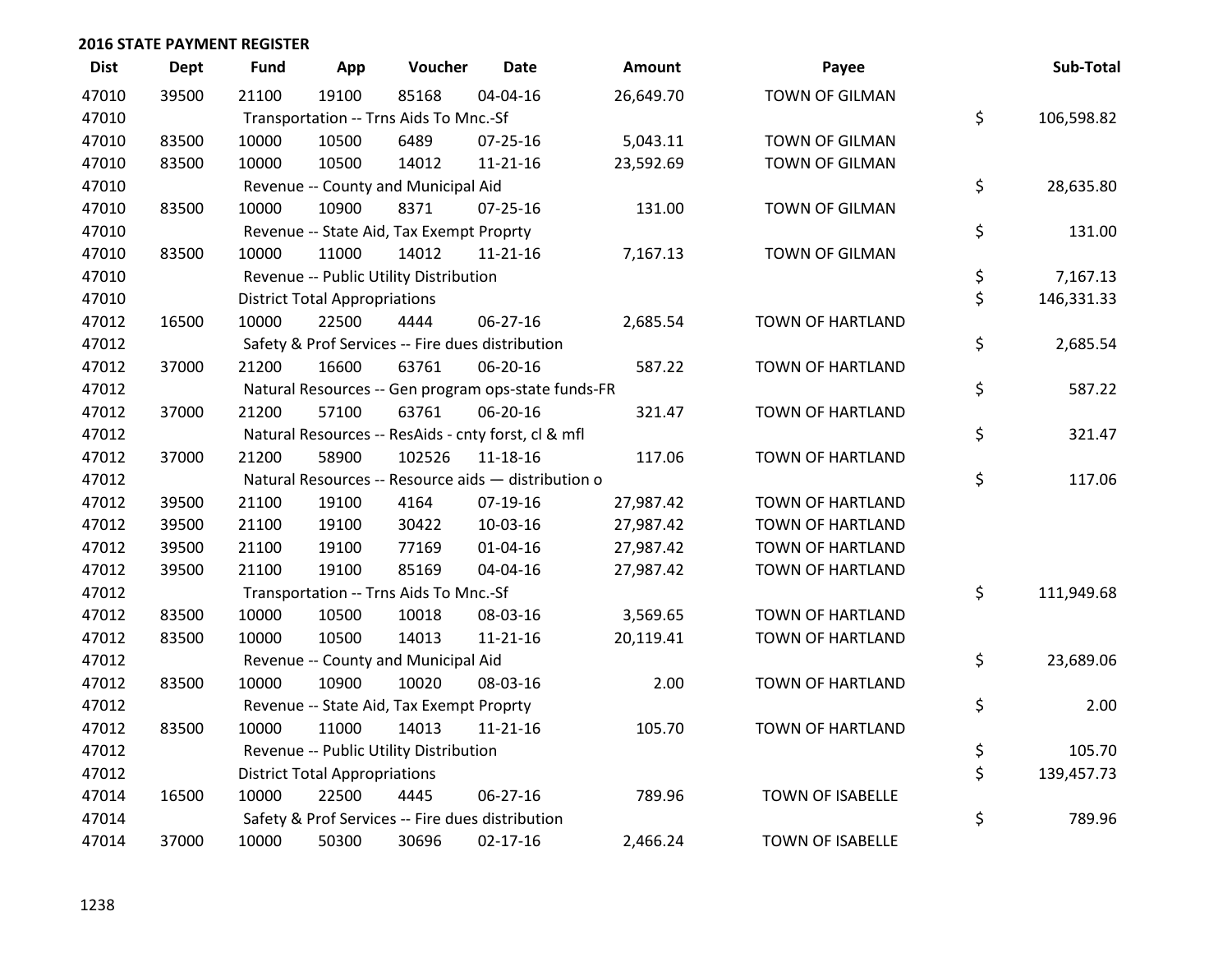| <b>Dist</b> | <b>Dept</b> | <b>Fund</b> | App                                  | Voucher                                  | <b>Date</b>                                         | Amount   | Payee                      | Sub-Total       |
|-------------|-------------|-------------|--------------------------------------|------------------------------------------|-----------------------------------------------------|----------|----------------------------|-----------------|
| 47014       | 37000       | 10000       | 50300                                | 30697                                    | $02 - 17 - 16$                                      | 6,767.14 | <b>TOWN OF ISABELLE</b>    |                 |
| 47014       | 37000       | 10000       | 50300                                | 46190                                    | $04 - 21 - 16$                                      | 172.60   | TOWN OF ISABELLE           |                 |
| 47014       |             |             |                                      |                                          | Natural Resources -- Aids in lieu of taxes - gener  |          |                            | \$<br>9,405.98  |
| 47014       | 37000       | 21200       | 16600                                | 63762                                    | 06-20-16                                            | 133.85   | <b>TOWN OF ISABELLE</b>    |                 |
| 47014       |             |             |                                      |                                          | Natural Resources -- Gen program ops-state funds-FR |          |                            | \$<br>133.85    |
| 47014       | 37000       | 21200       | 57100                                | 63762                                    | 06-20-16                                            | 79.32    | TOWN OF ISABELLE           |                 |
| 47014       |             |             |                                      |                                          | Natural Resources -- ResAids - cnty forst, cl & mfl |          |                            | \$<br>79.32     |
| 47014       | 37000       | 21200       | 57900                                | 46191                                    | $04 - 21 - 16$                                      | 173.97   | <b>TOWN OF ISABELLE</b>    |                 |
| 47014       |             |             |                                      |                                          | Natural Resources -- Aids in lieu of taxes - sum s  |          |                            | \$<br>173.97    |
| 47014       | 37000       | 21200       | 58900                                | 102527                                   | 11-18-16                                            | 32.92    | TOWN OF ISABELLE           |                 |
| 47014       |             |             |                                      |                                          | Natural Resources -- Resource aids - distribution o |          |                            | \$<br>32.92     |
| 47014       | 39500       | 21100       | 19100                                | 1351                                     | 07-05-16                                            | 6,121.56 | <b>TOWN OF ISABELLE</b>    |                 |
| 47014       | 39500       | 21100       | 19100                                | 30423                                    | 10-03-16                                            | 6,121.56 | <b>TOWN OF ISABELLE</b>    |                 |
| 47014       | 39500       | 21100       | 19100                                | 77170                                    | $01 - 04 - 16$                                      | 6,121.56 | TOWN OF ISABELLE           |                 |
| 47014       | 39500       | 21100       | 19100                                | 85170                                    | 04-04-16                                            | 6,121.56 | TOWN OF ISABELLE           |                 |
| 47014       |             |             |                                      | Transportation -- Trns Aids To Mnc.-Sf   |                                                     |          |                            | \$<br>24,486.24 |
| 47014       | 83500       | 10000       | 10500                                | 6491                                     | 07-25-16                                            | 465.35   | <b>TOWN OF ISABELLE</b>    |                 |
| 47014       | 83500       | 10000       | 10500                                | 14014                                    | $11 - 21 - 16$                                      | 2,636.95 | TOWN OF ISABELLE           |                 |
| 47014       |             |             |                                      | Revenue -- County and Municipal Aid      |                                                     |          |                            | \$<br>3,102.30  |
| 47014       | 83500       | 10000       | 10900                                | 8373                                     | $07 - 25 - 16$                                      | 67.00    | <b>TOWN OF ISABELLE</b>    |                 |
| 47014       |             |             |                                      | Revenue -- State Aid, Tax Exempt Proprty |                                                     |          |                            | \$<br>67.00     |
| 47014       |             |             | <b>District Total Appropriations</b> |                                          |                                                     |          |                            | \$<br>38,271.54 |
| 47016       | 16500       | 10000       | 22500                                | 4446                                     | 06-27-16                                            | 2,058.98 | TOWN OF MAIDEN ROCK        |                 |
| 47016       |             |             |                                      |                                          | Safety & Prof Services -- Fire dues distribution    |          |                            | \$<br>2,058.98  |
| 47016       | 37000       | 10000       | 50300                                | 29188                                    | $02 - 12 - 16$                                      | 3,760.31 | TOWN OF MAIDEN ROCK        |                 |
| 47016       | 37000       | 10000       | 50300                                | 29189                                    | $02 - 12 - 16$                                      | 86.36    | TOWN OF MAIDEN ROCK        |                 |
| 47016       | 37000       | 10000       | 50300                                | 46520                                    | $04 - 21 - 16$                                      | 55.33    | TOWN OF MAIDEN ROCK        |                 |
| 47016       | 37000       | 10000       | 50300                                | 46521                                    | $04 - 21 - 16$                                      | 59.63    | <b>TOWN OF MAIDEN ROCK</b> |                 |
| 47016       |             |             |                                      |                                          | Natural Resources -- Aids in lieu of taxes - gener  |          |                            | \$<br>3,961.63  |
| 47016       | 37000       | 21200       | 16600                                | 63763                                    | 06-20-16                                            | 1,451.87 | TOWN OF MAIDEN ROCK        |                 |
| 47016       |             |             |                                      |                                          | Natural Resources -- Gen program ops-state funds-FR |          |                            | \$<br>1,451.87  |
| 47016       | 37000       | 21200       | 57100                                | 63763                                    | 06-20-16                                            | 699.61   | TOWN OF MAIDEN ROCK        |                 |
| 47016       |             |             |                                      |                                          | Natural Resources -- ResAids - cnty forst, cl & mfl |          |                            | \$<br>699.61    |
| 47016       | 37000       | 21200       | 58900                                | 102528                                   | 11-18-16                                            | 415.27   | TOWN OF MAIDEN ROCK        |                 |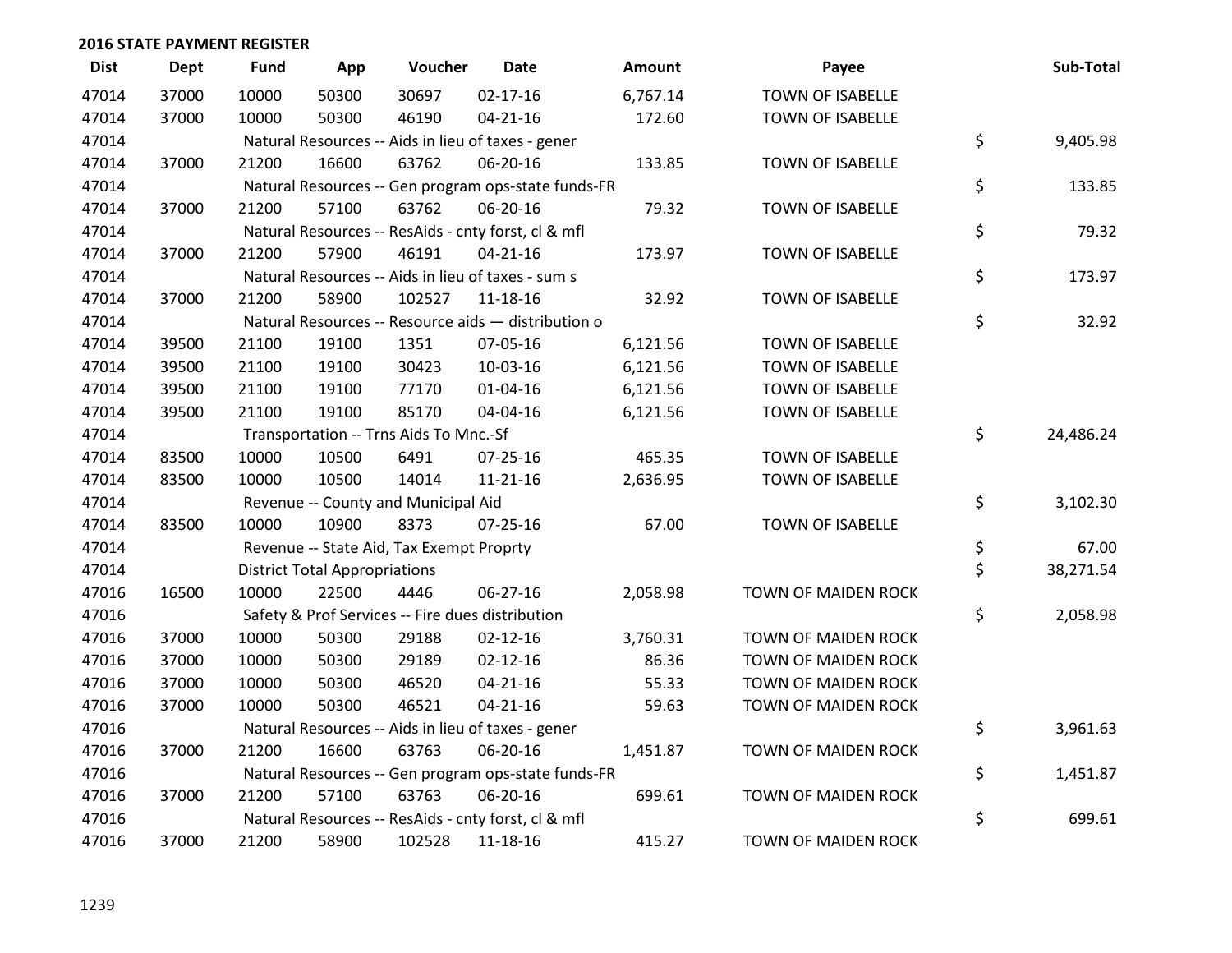| <b>Dist</b> | Dept  | <b>Fund</b> | App                                  | Voucher                                  | Date                                                | Amount    | Payee                  | Sub-Total        |
|-------------|-------|-------------|--------------------------------------|------------------------------------------|-----------------------------------------------------|-----------|------------------------|------------------|
| 47016       |       |             |                                      |                                          | Natural Resources -- Resource aids - distribution o |           |                        | \$<br>415.27     |
| 47016       | 39500 | 21100       | 19100                                | 1352                                     | 07-05-16                                            | 33,123.58 | TOWN OF MAIDEN ROCK    |                  |
| 47016       | 39500 | 21100       | 19100                                | 30424                                    | 10-03-16                                            | 33,123.60 | TOWN OF MAIDEN ROCK    |                  |
| 47016       | 39500 | 21100       | 19100                                | 77171                                    | $01 - 04 - 16$                                      | 33,123.58 | TOWN OF MAIDEN ROCK    |                  |
| 47016       | 39500 | 21100       | 19100                                | 85171                                    | 04-04-16                                            | 33,123.58 | TOWN OF MAIDEN ROCK    |                  |
| 47016       |       |             |                                      | Transportation -- Trns Aids To Mnc.-Sf   |                                                     |           |                        | \$<br>132,494.34 |
| 47016       | 83500 | 10000       | 10500                                | 6492                                     | $07 - 25 - 16$                                      | 5,356.88  | TOWN OF MAIDEN ROCK    |                  |
| 47016       | 83500 | 10000       | 10500                                | 14015                                    | $11 - 21 - 16$                                      | 27,625.82 | TOWN OF MAIDEN ROCK    |                  |
| 47016       |       |             |                                      | Revenue -- County and Municipal Aid      |                                                     |           |                        | \$<br>32,982.70  |
| 47016       | 83500 | 10000       | 10900                                | 8374                                     | $07 - 25 - 16$                                      | 2.00      | TOWN OF MAIDEN ROCK    |                  |
| 47016       |       |             |                                      | Revenue -- State Aid, Tax Exempt Proprty |                                                     |           |                        | \$<br>2.00       |
| 47016       | 83500 | 10000       | 11000                                | 14015                                    | $11 - 21 - 16$                                      | 2,762.46  | TOWN OF MAIDEN ROCK    |                  |
| 47016       |       |             |                                      | Revenue -- Public Utility Distribution   |                                                     |           |                        | \$<br>2,762.46   |
| 47016       |       |             | <b>District Total Appropriations</b> |                                          |                                                     |           |                        | \$<br>176,828.86 |
| 47018       | 16500 | 10000       | 22500                                | 5222                                     | 07-06-16                                            | 3,815.80  | <b>TOWN OF MARTELL</b> |                  |
| 47018       |       |             |                                      |                                          | Safety & Prof Services -- Fire dues distribution    |           |                        | \$<br>3,815.80   |
| 47018       | 37000 | 10000       | 50300                                | 30784                                    | $02 - 17 - 16$                                      | 2,065.28  | TOWN OF MARTELL        |                  |
| 47018       |       |             |                                      |                                          | Natural Resources -- Aids in lieu of taxes - gener  |           |                        | \$<br>2,065.28   |
| 47018       | 37000 | 21200       | 16600                                | 63764                                    | 06-20-16                                            | 549.75    | <b>TOWN OF MARTELL</b> |                  |
| 47018       |       |             |                                      |                                          | Natural Resources -- Gen program ops-state funds-FR |           |                        | \$<br>549.75     |
| 47018       | 37000 | 21200       | 57100                                | 63764                                    | 06-20-16                                            | 324.84    | <b>TOWN OF MARTELL</b> |                  |
| 47018       |       |             |                                      |                                          | Natural Resources -- ResAids - cnty forst, cl & mfl |           |                        | \$<br>324.84     |
| 47018       | 37000 | 21200       | 58900                                | 102529                                   | 11-18-16                                            | 619.50    | <b>TOWN OF MARTELL</b> |                  |
| 47018       |       |             |                                      |                                          | Natural Resources -- Resource aids - distribution o |           |                        | \$<br>619.50     |
| 47018       | 39500 | 21100       | 19100                                | 1353                                     | 07-05-16                                            | 29,842.60 | <b>TOWN OF MARTELL</b> |                  |
| 47018       | 39500 | 21100       | 19100                                | 30425                                    | 10-03-16                                            | 29,842.62 | <b>TOWN OF MARTELL</b> |                  |
| 47018       | 39500 | 21100       | 19100                                | 77172                                    | $01 - 04 - 16$                                      | 29,842.60 | TOWN OF MARTELL        |                  |
| 47018       | 39500 | 21100       | 19100                                | 85172                                    | 04-04-16                                            | 29,842.60 | <b>TOWN OF MARTELL</b> |                  |
| 47018       |       |             |                                      | Transportation -- Trns Aids To Mnc.-Sf   |                                                     |           |                        | \$<br>119,370.42 |
| 47018       | 83500 | 10000       | 10500                                | 6493                                     | $07 - 25 - 16$                                      | 3,040.77  | <b>TOWN OF MARTELL</b> |                  |
| 47018       | 83500 | 10000       | 10500                                | 14016                                    | 11-21-16                                            | 17,231.06 | <b>TOWN OF MARTELL</b> |                  |
| 47018       |       |             |                                      | Revenue -- County and Municipal Aid      |                                                     |           |                        | \$<br>20,271.83  |
| 47018       | 83500 | 10000       | 10900                                | 8375                                     | $07 - 25 - 16$                                      | 74.00     | <b>TOWN OF MARTELL</b> |                  |
| 47018       |       |             |                                      | Revenue -- State Aid, Tax Exempt Proprty |                                                     |           |                        | \$<br>74.00      |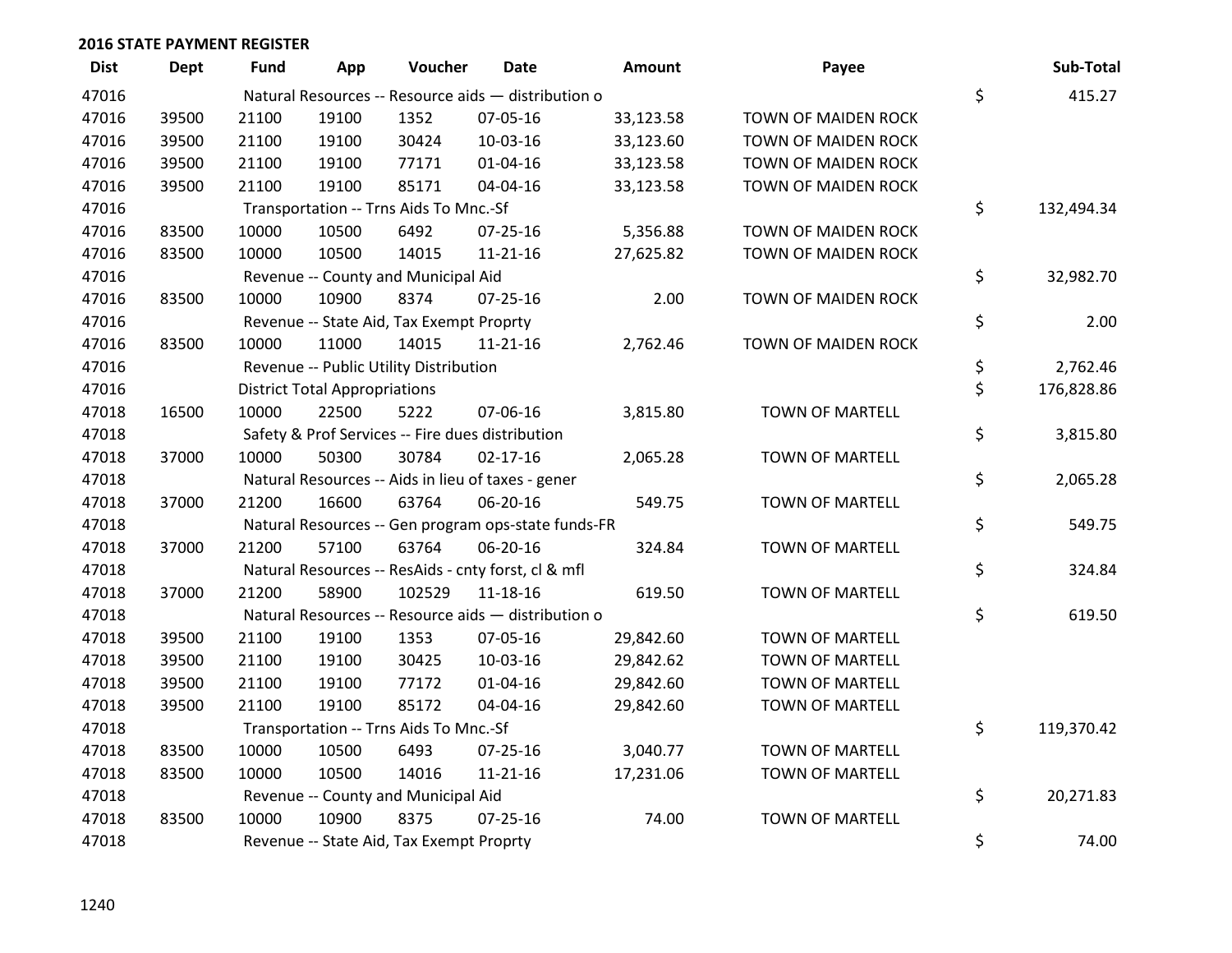| <b>Dist</b> | <b>Dept</b> | Fund  | App                                  | Voucher                                             | <b>Date</b>    | Amount    | Payee               | Sub-Total        |
|-------------|-------------|-------|--------------------------------------|-----------------------------------------------------|----------------|-----------|---------------------|------------------|
| 47018       |             |       | <b>District Total Appropriations</b> |                                                     |                |           |                     | \$<br>147,091.42 |
| 47020       | 16500       | 10000 | 22500                                | 5223                                                | 07-07-16       | 8,944.48  | TOWN OF OAK GROVE   |                  |
| 47020       |             |       |                                      | Safety & Prof Services -- Fire dues distribution    |                |           |                     | \$<br>8,944.48   |
| 47020       | 37000       | 21200 | 16600                                | 63765                                               | 06-20-16       | 280.40    | TOWN OF OAK GROVE   |                  |
| 47020       |             |       |                                      | Natural Resources -- Gen program ops-state funds-FR |                |           |                     | \$<br>280.40     |
| 47020       | 37000       | 21200 | 57100                                | 63765                                               | 06-20-16       | 130.40    | TOWN OF OAK GROVE   |                  |
| 47020       |             |       |                                      | Natural Resources -- ResAids - cnty forst, cl & mfl |                |           |                     | \$<br>130.40     |
| 47020       | 39500       | 21100 | 19100                                | 1354                                                | 07-05-16       | 29,156.40 | TOWN OF OAK GROVE   |                  |
| 47020       | 39500       | 21100 | 19100                                | 30426                                               | 10-03-16       | 29,156.43 | TOWN OF OAK GROVE   |                  |
| 47020       | 39500       | 21100 | 19100                                | 77173                                               | 01-04-16       | 29,156.40 | TOWN OF OAK GROVE   |                  |
| 47020       | 39500       | 21100 | 19100                                | 85173                                               | 04-04-16       | 29,156.40 | TOWN OF OAK GROVE   |                  |
| 47020       |             |       |                                      | Transportation -- Trns Aids To Mnc.-Sf              |                |           |                     | \$<br>116,625.63 |
| 47020       | 83500       | 10000 | 10500                                | 6494                                                | 07-25-16       | 2,508.65  | TOWN OF OAK GROVE   |                  |
| 47020       | 83500       | 10000 | 10500                                | 14017                                               | $11 - 21 - 16$ | 14,499.95 | TOWN OF OAK GROVE   |                  |
| 47020       |             |       |                                      | Revenue -- County and Municipal Aid                 |                |           |                     | \$<br>17,008.60  |
| 47020       | 83500       | 10000 | 10900                                | 8376                                                | $07 - 25 - 16$ | 10.00     | TOWN OF OAK GROVE   |                  |
| 47020       |             |       |                                      | Revenue -- State Aid, Tax Exempt Proprty            |                |           |                     | \$<br>10.00      |
| 47020       | 83500       | 10000 | 11000                                | 14017                                               | $11 - 21 - 16$ | 376.41    | TOWN OF OAK GROVE   |                  |
| 47020       |             |       |                                      | Revenue -- Public Utility Distribution              |                |           |                     | \$<br>376.41     |
| 47020       |             |       | <b>District Total Appropriations</b> |                                                     |                |           |                     | \$<br>143,375.92 |
| 47022       | 16500       | 10000 | 22500                                | 4447                                                | 06-27-16       | 8,457.33  | TOWN OF RIVER FALLS |                  |
| 47022       |             |       |                                      | Safety & Prof Services -- Fire dues distribution    |                |           |                     | \$<br>8,457.33   |
| 47022       | 37000       | 10000 | 50300                                | 30816                                               | $02 - 17 - 16$ | 17,779.93 | TOWN OF RIVER FALLS |                  |
| 47022       | 37000       | 10000 | 50300                                | 30817                                               | $02 - 17 - 16$ | 1,177.09  | TOWN OF RIVER FALLS |                  |
| 47022       |             |       |                                      | Natural Resources -- Aids in lieu of taxes - gener  |                |           |                     | \$<br>18,957.02  |
| 47022       | 37000       | 21200 | 16600                                | 63766                                               | 06-20-16       | 919.23    | TOWN OF RIVER FALLS |                  |
| 47022       |             |       |                                      | Natural Resources -- Gen program ops-state funds-FR |                |           |                     | \$<br>919.23     |
| 47022       | 37000       | 21200 | 57100                                | 63766                                               | 06-20-16       | 440.85    | TOWN OF RIVER FALLS |                  |
| 47022       |             |       |                                      | Natural Resources -- ResAids - cnty forst, cl & mfl |                |           |                     | \$<br>440.85     |
| 47022       | 37000       | 21200 | 58900                                | 102530                                              | 11-18-16       | 91.48     | TOWN OF RIVER FALLS |                  |
| 47022       |             |       |                                      | Natural Resources -- Resource aids - distribution o |                |           |                     | \$<br>91.48      |
| 47022       | 37000       | 27400 | 67000                                | 55620                                               | $05-27-16$     | 5,972.44  | TOWN OF RIVER FALLS |                  |
| 47022       |             |       |                                      | Natural Resources -- Fin asst for responsible units |                |           |                     | \$<br>5,972.44   |
| 47022       | 39500       | 21100 | 19100                                | 1355                                                | 07-05-16       | 33,041.01 | TOWN OF RIVER FALLS |                  |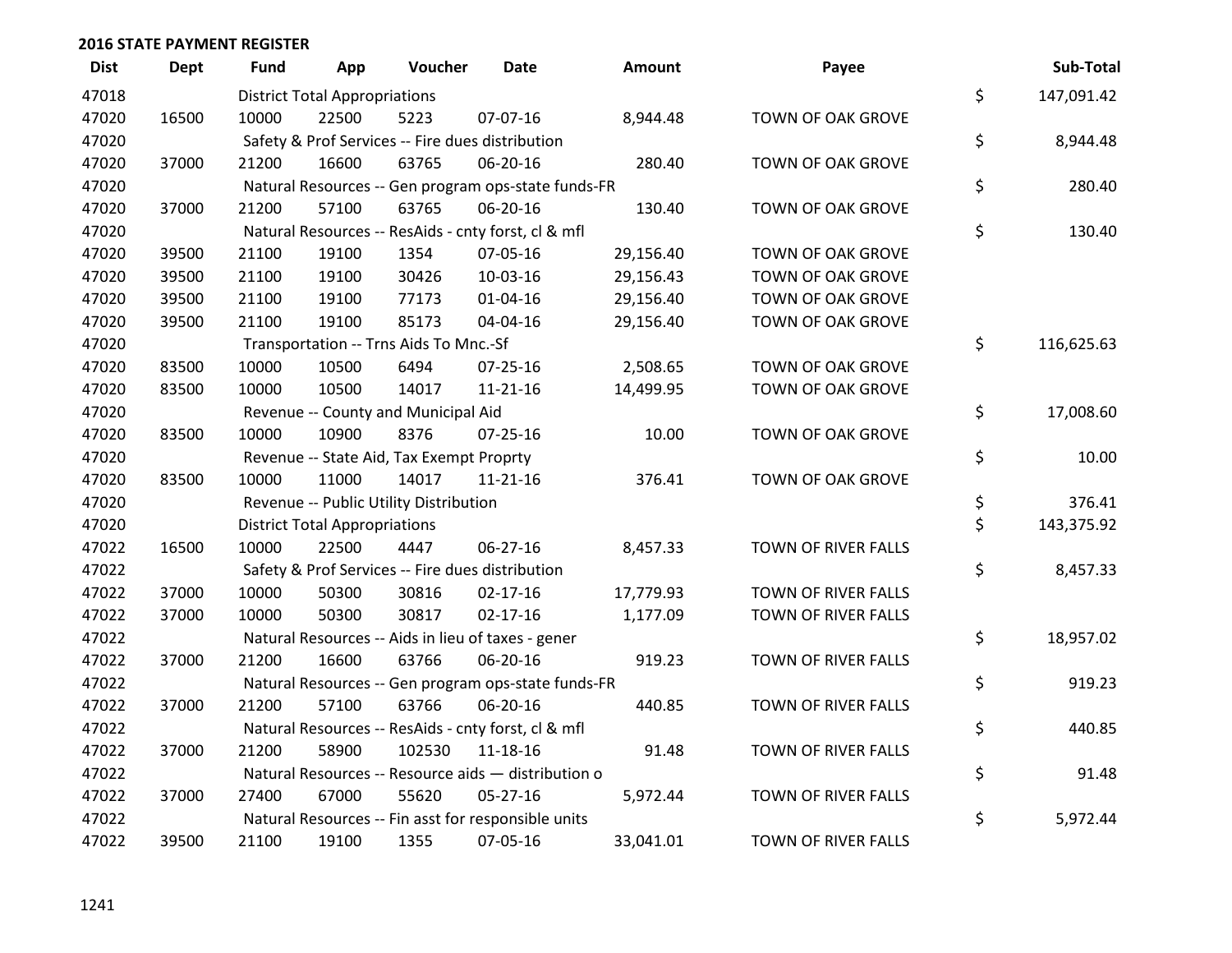| <b>Dist</b> | <b>Dept</b> | <b>Fund</b> | App                                  | Voucher                                  | <b>Date</b>                                         | <b>Amount</b> | Payee                | Sub-Total        |
|-------------|-------------|-------------|--------------------------------------|------------------------------------------|-----------------------------------------------------|---------------|----------------------|------------------|
| 47022       | 39500       | 21100       | 19100                                | 30427                                    | $10-03-16$                                          | 33,041.01     | TOWN OF RIVER FALLS  |                  |
| 47022       | 39500       | 21100       | 19100                                | 77174                                    | 01-04-16                                            | 33,041.01     | TOWN OF RIVER FALLS  |                  |
| 47022       | 39500       | 21100       | 19100                                | 85174                                    | 04-04-16                                            | 33,041.01     | TOWN OF RIVER FALLS  |                  |
| 47022       |             |             |                                      | Transportation -- Trns Aids To Mnc.-Sf   |                                                     |               |                      | \$<br>132,164.04 |
| 47022       | 39500       | 21100       | 27800                                | 70556                                    | 01-06-16                                            | 22,070.92     | TREAS TN RIVER FALLS |                  |
| 47022       |             |             |                                      | Transportation -- Loc Rd Imp Prg St Fd   |                                                     |               |                      | \$<br>22,070.92  |
| 47022       | 83500       | 10000       | 10500                                | 6495                                     | 07-25-16                                            | 4,341.78      | TOWN OF RIVER FALLS  |                  |
| 47022       | 83500       | 10000       | 10500                                | 14018                                    | $11 - 21 - 16$                                      | 23,755.15     | TOWN OF RIVER FALLS  |                  |
| 47022       |             |             |                                      | Revenue -- County and Municipal Aid      |                                                     |               |                      | \$<br>28,096.93  |
| 47022       | 83500       | 10000       | 10900                                | 8377                                     | 07-25-16                                            | 59.00         | TOWN OF RIVER FALLS  |                  |
| 47022       |             |             |                                      | Revenue -- State Aid, Tax Exempt Proprty |                                                     |               |                      | \$<br>59.00      |
| 47022       | 83500       | 10000       | 11000                                | 14018                                    | $11 - 21 - 16$                                      | 899.30        | TOWN OF RIVER FALLS  |                  |
| 47022       |             |             |                                      | Revenue -- Public Utility Distribution   |                                                     |               |                      | \$<br>899.30     |
| 47022       | 83500       | 10000       | 50100                                | 2627                                     | $01-29-16$                                          | 41.77         | TOWN OF RIVER FALLS  |                  |
| 47022       |             |             |                                      | Revenue -- Payments for municipal svcs   |                                                     |               |                      | \$<br>41.77      |
| 47022       |             |             | <b>District Total Appropriations</b> |                                          |                                                     |               |                      | \$<br>218,170.31 |
| 47024       | 16500       | 10000       | 22500                                | 4448                                     | 06-27-16                                            | 1,173.54      | TOWN OF ROCK ELM     |                  |
| 47024       |             |             |                                      |                                          | Safety & Prof Services -- Fire dues distribution    |               |                      | \$<br>1,173.54   |
| 47024       | 37000       | 21200       | 16600                                | 63767                                    | 06-20-16                                            | 1,337.11      | TOWN OF ROCK ELM     |                  |
| 47024       |             |             |                                      |                                          | Natural Resources -- Gen program ops-state funds-FR |               |                      | \$<br>1,337.11   |
| 47024       | 37000       | 21200       | 57100                                | 63767                                    | 06-20-16                                            | 626.39        | TOWN OF ROCK ELM     |                  |
| 47024       |             |             |                                      |                                          | Natural Resources -- ResAids - cnty forst, cl & mfl |               |                      | \$<br>626.39     |
| 47024       | 37000       | 21200       | 58900                                | 102531                                   | $11 - 18 - 16$                                      | 702.40        | TOWN OF ROCK ELM     |                  |
| 47024       |             |             |                                      |                                          | Natural Resources -- Resource aids - distribution o |               |                      | \$<br>702.40     |
| 47024       | 39500       | 21100       | 19100                                | 1356                                     | 07-05-16                                            | 23,220.09     | TOWN OF ROCK ELM     |                  |
| 47024       | 39500       | 21100       | 19100                                | 30428                                    | 10-03-16                                            | 23,220.09     | TOWN OF ROCK ELM     |                  |
| 47024       | 39500       | 21100       | 19100                                | 77175                                    | $01 - 04 - 16$                                      | 23,220.09     | TOWN OF ROCK ELM     |                  |
| 47024       | 39500       | 21100       | 19100                                | 85175                                    | 04-04-16                                            | 23,220.09     | TOWN OF ROCK ELM     |                  |
| 47024       |             |             |                                      | Transportation -- Trns Aids To Mnc.-Sf   |                                                     |               |                      | \$<br>92,880.36  |
| 47024       | 83500       | 10000       | 10500                                | 6496                                     | 07-25-16                                            | 6,369.86      | TOWN OF ROCK ELM     |                  |
| 47024       | 83500       | 10000       | 10500                                | 14019                                    | $11 - 21 - 16$                                      | 22,439.87     | TOWN OF ROCK ELM     |                  |
| 47024       |             |             |                                      | Revenue -- County and Municipal Aid      |                                                     |               |                      | \$<br>28,809.73  |
| 47024       | 83500       | 10000       | 10900                                | 8378                                     | $07 - 25 - 16$                                      | 36.00         | TOWN OF ROCK ELM     |                  |
| 47024       |             |             |                                      | Revenue -- State Aid, Tax Exempt Proprty |                                                     |               |                      | \$<br>36.00      |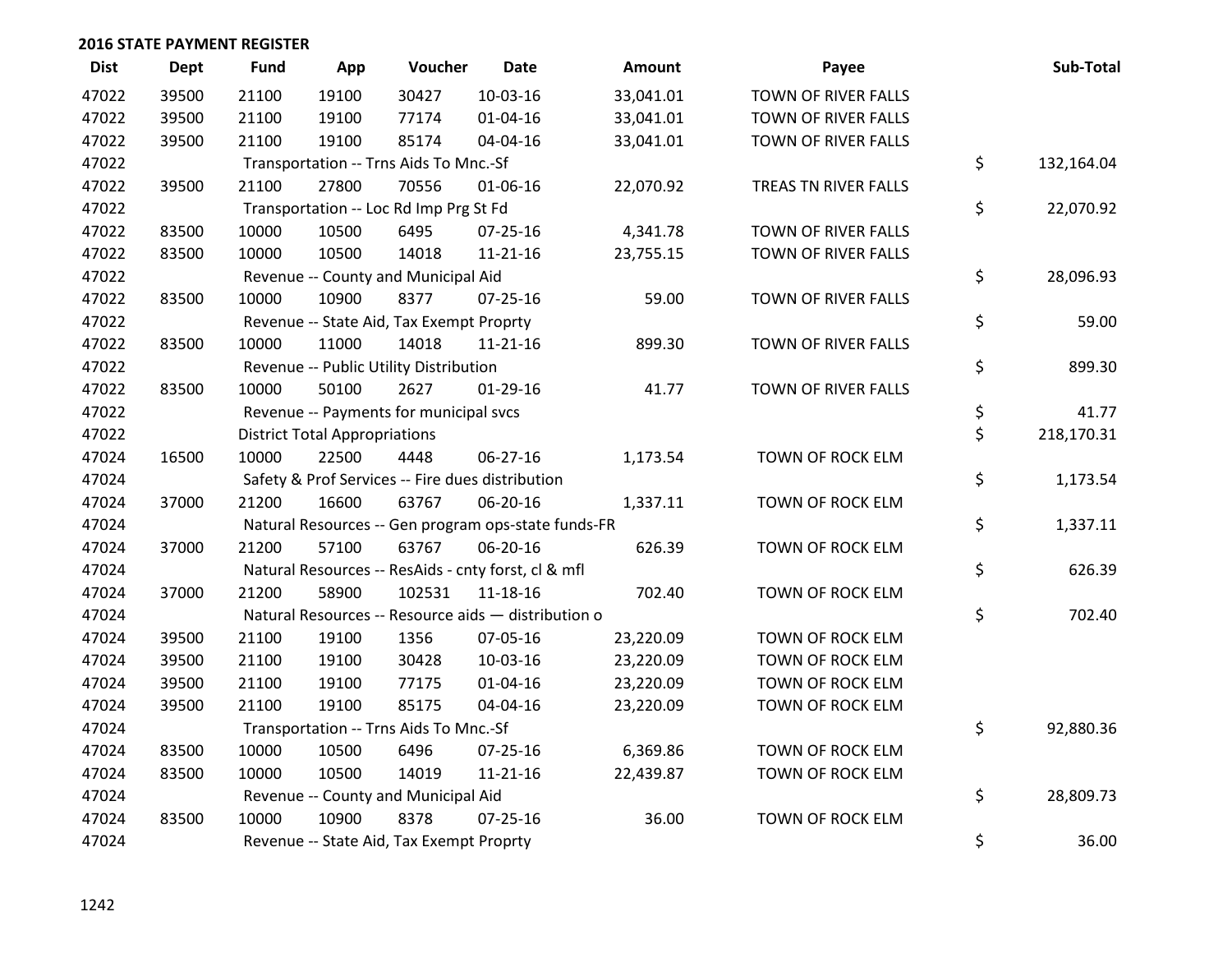| <b>Dist</b> | <b>Dept</b> | <b>Fund</b> | App                                  | Voucher                                          | <b>Date</b>                                         | <b>Amount</b> | Payee               | Sub-Total        |
|-------------|-------------|-------------|--------------------------------------|--------------------------------------------------|-----------------------------------------------------|---------------|---------------------|------------------|
| 47024       | 83500       | 10000       | 11000                                | 14019                                            | $11 - 21 - 16$                                      | 3,724.59      | TOWN OF ROCK ELM    |                  |
| 47024       |             |             |                                      | Revenue -- Public Utility Distribution           |                                                     |               |                     | \$<br>3,724.59   |
| 47024       |             |             | <b>District Total Appropriations</b> |                                                  |                                                     |               |                     | \$<br>129,290.12 |
| 47026       | 16500       | 10000       | 22500                                | 4449                                             | 06-27-16                                            | 1,320.38      | TOWN OF SALEM       |                  |
| 47026       |             |             |                                      | Safety & Prof Services -- Fire dues distribution |                                                     |               |                     | \$<br>1,320.38   |
| 47026       | 37000       | 10000       | 50300                                | 46650                                            | $04 - 21 - 16$                                      | 31.29         | TOWN OF SALEM       |                  |
| 47026       |             |             |                                      |                                                  | Natural Resources -- Aids in lieu of taxes - gener  |               |                     | \$<br>31.29      |
| 47026       | 37000       | 21200       | 16600                                | 63768                                            | 06-20-16                                            | 982.84        | TOWN OF SALEM       |                  |
| 47026       |             |             |                                      |                                                  | Natural Resources -- Gen program ops-state funds-FR |               |                     | \$<br>982.84     |
| 47026       | 37000       | 21200       | 57100                                | 63768                                            | 06-20-16                                            | 522.14        | TOWN OF SALEM       |                  |
| 47026       |             |             |                                      |                                                  | Natural Resources -- ResAids - cnty forst, cl & mfl |               |                     | \$<br>522.14     |
| 47026       | 39500       | 21100       | 19100                                | 1357                                             | 07-05-16                                            | 29,506.80     | TOWN OF SALEM       |                  |
| 47026       | 39500       | 21100       | 19100                                | 30429                                            | 10-03-16                                            | 29,506.80     | TOWN OF SALEM       |                  |
| 47026       | 39500       | 21100       | 19100                                | 77176                                            | $01 - 04 - 16$                                      | 29,506.80     | TOWN OF SALEM       |                  |
| 47026       | 39500       | 21100       | 19100                                | 85176                                            | 04-04-16                                            | 29,506.80     | TOWN OF SALEM       |                  |
| 47026       |             |             |                                      | Transportation -- Trns Aids To Mnc.-Sf           |                                                     |               |                     | \$<br>118,027.20 |
| 47026       | 83500       | 10000       | 10500                                | 6497                                             | $07 - 25 - 16$                                      | 5,138.64      | TOWN OF SALEM       |                  |
| 47026       | 83500       | 10000       | 10500                                | 14020                                            | $11 - 21 - 16$                                      | 20,097.88     | TOWN OF SALEM       |                  |
| 47026       |             |             |                                      | Revenue -- County and Municipal Aid              |                                                     |               |                     | \$<br>25,236.52  |
| 47026       | 83500       | 10000       | 10900                                | 8379                                             | $07 - 25 - 16$                                      | 16.00         | TOWN OF SALEM       |                  |
| 47026       |             |             |                                      | Revenue -- State Aid, Tax Exempt Proprty         |                                                     |               |                     | \$<br>16.00      |
| 47026       |             |             | <b>District Total Appropriations</b> |                                                  |                                                     |               |                     | \$<br>146,136.37 |
| 47028       | 16500       | 10000       | 22500                                | 5224                                             | 07-07-16                                            | 1,571.43      | TOWN OF SPRING LAKE |                  |
| 47028       |             |             |                                      | Safety & Prof Services -- Fire dues distribution |                                                     |               |                     | \$<br>1,571.43   |
| 47028       | 37000       | 21200       | 16600                                | 63769                                            | 06-20-16                                            | 917.01        | TOWN OF SPRING LAKE |                  |
| 47028       |             |             |                                      |                                                  | Natural Resources -- Gen program ops-state funds-FR |               |                     | \$<br>917.01     |
| 47028       | 37000       | 21200       | 57100                                | 63769                                            | 06-20-16                                            | 489.66        | TOWN OF SPRING LAKE |                  |
| 47028       |             |             |                                      |                                                  | Natural Resources -- ResAids - cnty forst, cl & mfl |               |                     | \$<br>489.66     |
| 47028       | 37000       | 21200       | 58900                                | 102532                                           | 11-18-16                                            | 1,168.78      | TOWN OF SPRING LAKE |                  |
| 47028       |             |             |                                      |                                                  | Natural Resources -- Resource aids - distribution o |               |                     | \$<br>1,168.78   |
| 47028       | 39500       | 21100       | 19100                                | 1358                                             | 07-05-16                                            | 23,154.03     | TOWN OF SPRING LAKE |                  |
| 47028       | 39500       | 21100       | 19100                                | 30430                                            | 10-03-16                                            | 23,154.03     | TOWN OF SPRING LAKE |                  |
| 47028       | 39500       | 21100       | 19100                                | 77177                                            | $01 - 04 - 16$                                      | 23,154.03     | TOWN OF SPRING LAKE |                  |
| 47028       | 39500       | 21100       | 19100                                | 85177                                            | 04-04-16                                            | 23,154.03     | TOWN OF SPRING LAKE |                  |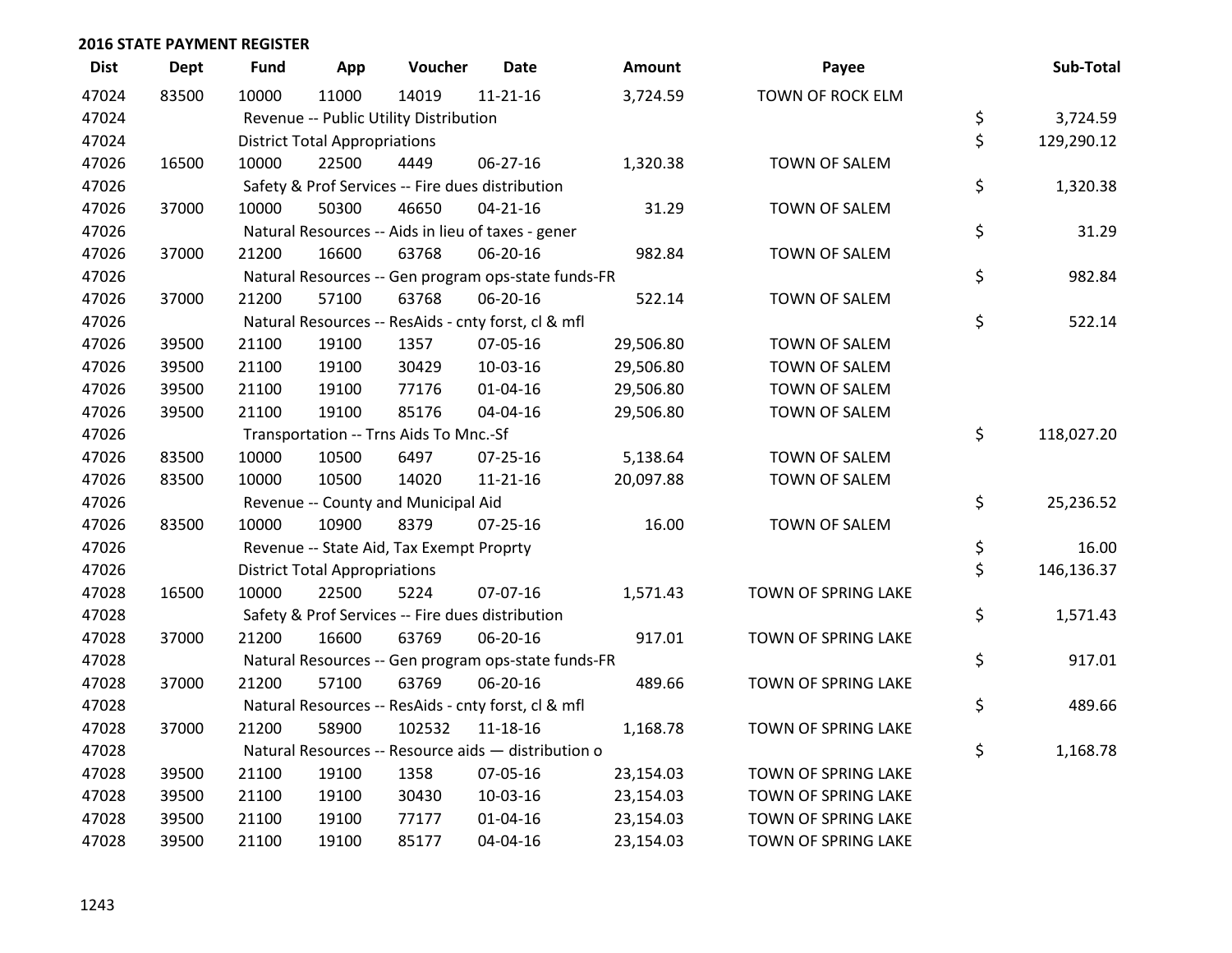| <b>Dist</b> | <b>Dept</b> | Fund  | App                                  | Voucher                                  | <b>Date</b>                                         | Amount    | Payee                  | Sub-Total        |
|-------------|-------------|-------|--------------------------------------|------------------------------------------|-----------------------------------------------------|-----------|------------------------|------------------|
| 47028       |             |       |                                      | Transportation -- Trns Aids To Mnc.-Sf   |                                                     |           |                        | \$<br>92,616.12  |
| 47028       | 83500       | 10000 | 10500                                | 6498                                     | $07 - 25 - 16$                                      | 5,929.27  | TOWN OF SPRING LAKE    |                  |
| 47028       | 83500       | 10000 | 10500                                | 14021                                    | 11-21-16                                            | 33,389.32 | TOWN OF SPRING LAKE    |                  |
| 47028       |             |       |                                      | Revenue -- County and Municipal Aid      |                                                     |           |                        | \$<br>39,318.59  |
| 47028       | 83500       | 10000 | 11000                                | 14021                                    | $11 - 21 - 16$                                      | 190.53    | TOWN OF SPRING LAKE    |                  |
| 47028       |             |       |                                      | Revenue -- Public Utility Distribution   |                                                     |           |                        | \$<br>190.53     |
| 47028       |             |       | <b>District Total Appropriations</b> |                                          |                                                     |           |                        | \$<br>136,272.12 |
| 47030       | 16500       | 10000 | 22500                                | 4450                                     | $06 - 27 - 16$                                      | 6,546.08  | TOWN OF TRENTON        |                  |
| 47030       |             |       |                                      |                                          | Safety & Prof Services -- Fire dues distribution    |           |                        | \$<br>6,546.08   |
| 47030       | 37000       | 10000 | 50300                                | 30834                                    | $02 - 17 - 16$                                      | 1,304.31  | TOWN OF TRENTON        |                  |
| 47030       | 37000       | 10000 | 50300                                | 30835                                    | $02 - 17 - 16$                                      | 623.31    | TOWN OF TRENTON        |                  |
| 47030       | 37000       | 10000 | 50300                                | 46705                                    | $04 - 21 - 16$                                      | 54.75     | <b>TOWN OF TRENTON</b> |                  |
| 47030       |             |       |                                      |                                          | Natural Resources -- Aids in lieu of taxes - gener  |           |                        | \$<br>1,982.37   |
| 47030       | 37000       | 21200 | 16600                                | 63770                                    | 06-20-16                                            | 447.77    | <b>TOWN OF TRENTON</b> |                  |
| 47030       |             |       |                                      |                                          | Natural Resources -- Gen program ops-state funds-FR |           |                        | \$<br>447.77     |
| 47030       | 37000       | 21200 | 57100                                | 63770                                    | 06-20-16                                            | 212.21    | <b>TOWN OF TRENTON</b> |                  |
| 47030       |             |       |                                      |                                          | Natural Resources -- ResAids - cnty forst, cl & mfl |           |                        | \$<br>212.21     |
| 47030       | 37000       | 21200 | 57900                                | 46706                                    | $04 - 21 - 16$                                      | 224.35    | TOWN OF TRENTON        |                  |
| 47030       |             |       |                                      |                                          | Natural Resources -- Aids in lieu of taxes - sum s  |           |                        | \$<br>224.35     |
| 47030       | 37000       | 21200 | 58900                                | 102533                                   | 11-18-16                                            | 592.94    | TOWN OF TRENTON        |                  |
| 47030       |             |       |                                      |                                          | Natural Resources -- Resource aids - distribution o |           |                        | \$<br>592.94     |
| 47030       | 39500       | 21100 | 19100                                | 1359                                     | 07-05-16                                            | 28,978.32 | TOWN OF TRENTON        |                  |
| 47030       | 39500       | 21100 | 19100                                | 30431                                    | 10-03-16                                            | 28,978.32 | <b>TOWN OF TRENTON</b> |                  |
| 47030       | 39500       | 21100 | 19100                                | 77178                                    | $01 - 04 - 16$                                      | 28,978.32 | TOWN OF TRENTON        |                  |
| 47030       | 39500       | 21100 | 19100                                | 85178                                    | 04-04-16                                            | 28,978.32 | TOWN OF TRENTON        |                  |
| 47030       |             |       |                                      | Transportation -- Trns Aids To Mnc.-Sf   |                                                     |           |                        | \$<br>115,913.28 |
| 47030       | 83500       | 10000 | 10500                                | 6499                                     | $07 - 25 - 16$                                      | 2,894.52  | TOWN OF TRENTON        |                  |
| 47030       | 83500       | 10000 | 10500                                | 14022                                    | 11-21-16                                            | 21,581.67 | TOWN OF TRENTON        |                  |
| 47030       |             |       |                                      | Revenue -- County and Municipal Aid      |                                                     |           |                        | \$<br>24,476.19  |
| 47030       | 83500       | 10000 | 10900                                | 8380                                     | $07 - 25 - 16$                                      | 409.00    | TOWN OF TRENTON        |                  |
| 47030       |             |       |                                      | Revenue -- State Aid, Tax Exempt Proprty |                                                     |           |                        | \$<br>409.00     |
| 47030       | 83500       | 10000 | 11000                                | 14022                                    | $11 - 21 - 16$                                      | 3,414.15  | TOWN OF TRENTON        |                  |
| 47030       |             |       |                                      | Revenue -- Public Utility Distribution   |                                                     |           |                        | \$<br>3,414.15   |
| 47030       |             |       | <b>District Total Appropriations</b> |                                          |                                                     |           |                        | \$<br>154,218.34 |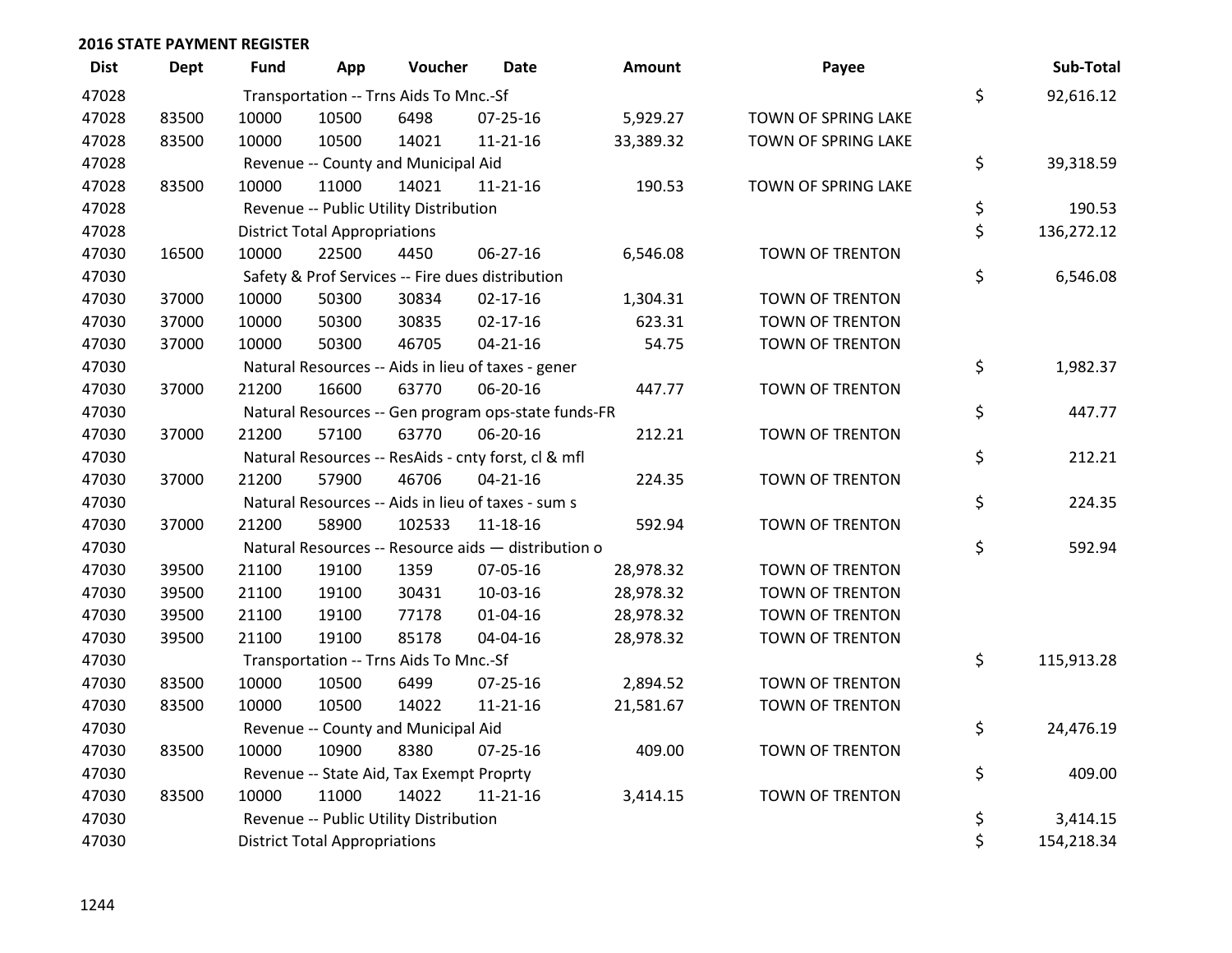| <b>Dist</b> | <b>Dept</b> | <b>Fund</b> | App                                  | Voucher                                             | <b>Date</b>    | Amount    | Payee                    | Sub-Total        |
|-------------|-------------|-------------|--------------------------------------|-----------------------------------------------------|----------------|-----------|--------------------------|------------------|
| 47032       | 16500       | 10000       | 22500                                | 4451                                                | 06-27-16       | 5,029.23  | <b>TOWN OF TRIMBELLE</b> |                  |
| 47032       |             |             |                                      | Safety & Prof Services -- Fire dues distribution    |                |           |                          | \$<br>5,029.23   |
| 47032       | 37000       | 21200       | 16600                                | 63771                                               | 06-20-16       | 221.99    | <b>TOWN OF TRIMBELLE</b> |                  |
| 47032       |             |             |                                      | Natural Resources -- Gen program ops-state funds-FR |                |           |                          | \$<br>221.99     |
| 47032       | 37000       | 21200       | 57100                                | 63771                                               | 06-20-16       | 129.15    | <b>TOWN OF TRIMBELLE</b> |                  |
| 47032       |             |             |                                      | Natural Resources -- ResAids - cnty forst, cl & mfl |                |           |                          | \$<br>129.15     |
| 47032       | 39500       | 21100       | 19100                                | 1360                                                | 07-05-16       | 26,468.04 | <b>TOWN OF TRIMBELLE</b> |                  |
| 47032       | 39500       | 21100       | 19100                                | 30432                                               | $10-03-16$     | 26,468.04 | <b>TOWN OF TRIMBELLE</b> |                  |
| 47032       | 39500       | 21100       | 19100                                | 77179                                               | $01 - 04 - 16$ | 26,468.04 | <b>TOWN OF TRIMBELLE</b> |                  |
| 47032       | 39500       | 21100       | 19100                                | 85179                                               | 04-04-16       | 26,468.04 | <b>TOWN OF TRIMBELLE</b> |                  |
| 47032       |             |             |                                      | Transportation -- Trns Aids To Mnc.-Sf              |                |           |                          | \$<br>105,872.16 |
| 47032       | 83500       | 10000       | 10500                                | 6500                                                | $07 - 25 - 16$ | 5,915.25  | <b>TOWN OF TRIMBELLE</b> |                  |
| 47032       | 83500       | 10000       | 10500                                | 14023                                               | $11 - 21 - 16$ | 31,187.07 | <b>TOWN OF TRIMBELLE</b> |                  |
| 47032       |             |             |                                      | Revenue -- County and Municipal Aid                 |                |           |                          | \$<br>37,102.32  |
| 47032       | 83500       | 10000       | 10900                                | 8381                                                | $07 - 25 - 16$ | 102.00    | <b>TOWN OF TRIMBELLE</b> |                  |
| 47032       |             |             |                                      | Revenue -- State Aid, Tax Exempt Proprty            |                |           |                          | \$<br>102.00     |
| 47032       | 83500       | 10000       | 11000                                | 14023                                               | $11 - 21 - 16$ | 2,809.49  | <b>TOWN OF TRIMBELLE</b> |                  |
| 47032       |             |             |                                      | Revenue -- Public Utility Distribution              |                |           |                          | \$<br>2,809.49   |
| 47032       |             |             | <b>District Total Appropriations</b> |                                                     |                |           |                          | \$<br>151,266.34 |
| 47034       | 16500       | 10000       | 22500                                | 4452                                                | 06-27-16       | 1,733.07  | TOWN OF UNION            |                  |
| 47034       |             |             |                                      | Safety & Prof Services -- Fire dues distribution    |                |           |                          | \$<br>1,733.07   |
| 47034       | 37000       | 10000       | 50300                                | 30882                                               | $02 - 17 - 16$ | 2,995.62  | TOWN OF UNION            |                  |
| 47034       |             |             |                                      | Natural Resources -- Aids in lieu of taxes - gener  |                |           |                          | \$<br>2,995.62   |
| 47034       | 37000       | 21200       | 16600                                | 63772                                               | 06-20-16       | 627.63    | TOWN OF UNION            |                  |
| 47034       |             |             |                                      | Natural Resources -- Gen program ops-state funds-FR |                |           |                          | \$<br>627.63     |
| 47034       | 37000       | 21200       | 57100                                | 63772                                               | 06-20-16       | 322.43    | TOWN OF UNION            |                  |
| 47034       |             |             |                                      | Natural Resources -- ResAids - cnty forst, cl & mfl |                |           |                          | \$<br>322.43     |
| 47034       | 37000       | 21200       | 58900                                | 102534                                              | 11-18-16       | 74.74     | TOWN OF UNION            |                  |
| 47034       |             |             |                                      | Natural Resources -- Resource aids - distribution o |                |           |                          | \$<br>74.74      |
| 47034       | 39500       | 21100       | 19100                                | 1361                                                | 07-05-16       | 26,236.83 | TOWN OF UNION            |                  |
| 47034       | 39500       | 21100       | 19100                                | 30433                                               | 10-03-16       | 26,236.83 | TOWN OF UNION            |                  |
| 47034       | 39500       | 21100       | 19100                                | 77180                                               | $01 - 04 - 16$ | 26,236.83 | TOWN OF UNION            |                  |
| 47034       | 39500       | 21100       | 19100                                | 85180                                               | 04-04-16       | 26,236.83 | TOWN OF UNION            |                  |
| 47034       |             |             |                                      | Transportation -- Trns Aids To Mnc.-Sf              |                |           |                          | \$<br>104,947.32 |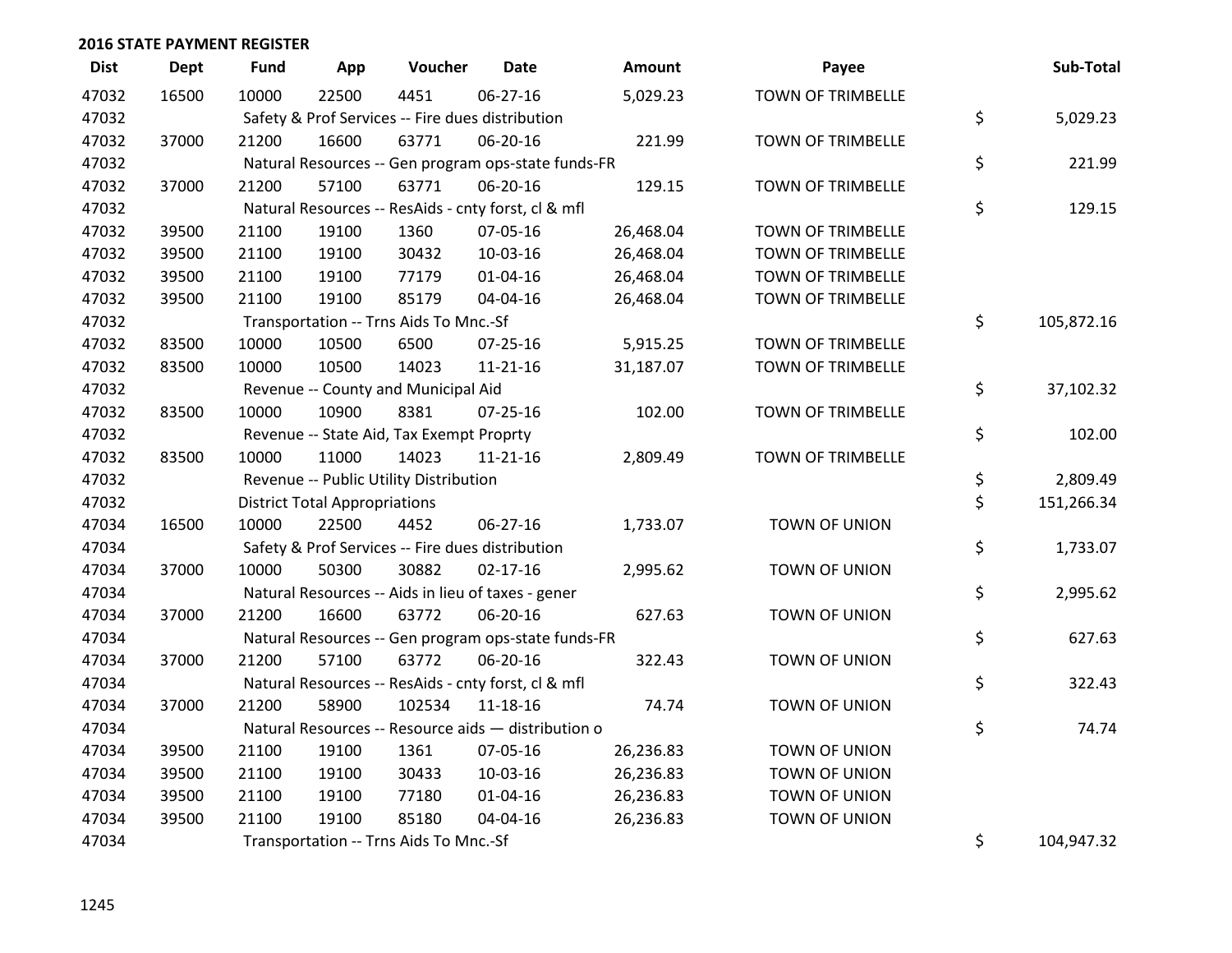| <b>Dist</b> | <b>Dept</b> | <b>Fund</b> | App                                  | Voucher                                  | <b>Date</b>                                      | Amount    | Payee                      | Sub-Total        |
|-------------|-------------|-------------|--------------------------------------|------------------------------------------|--------------------------------------------------|-----------|----------------------------|------------------|
| 47034       | 83500       | 10000       | 10500                                | 6501                                     | $07 - 25 - 16$                                   | 6,753.99  | TOWN OF UNION              |                  |
| 47034       | 83500       | 10000       | 10500                                | 14024                                    | $11 - 21 - 16$                                   | 38,272.59 | TOWN OF UNION              |                  |
| 47034       |             |             |                                      | Revenue -- County and Municipal Aid      |                                                  |           |                            | \$<br>45,026.58  |
| 47034       | 83500       | 10000       | 10900                                | 8382                                     | $07 - 25 - 16$                                   | 7.00      | TOWN OF UNION              |                  |
| 47034       |             |             |                                      | Revenue -- State Aid, Tax Exempt Proprty |                                                  |           |                            | \$<br>7.00       |
| 47034       |             |             | <b>District Total Appropriations</b> |                                          |                                                  |           |                            | \$<br>155,734.39 |
| 47106       | 16500       | 10000       | 22500                                | 4453                                     | 06-27-16                                         | 766.08    | <b>VILLAGE OF BAY CITY</b> |                  |
| 47106       |             |             |                                      |                                          | Safety & Prof Services -- Fire dues distribution |           |                            | \$<br>766.08     |
| 47106       | 39500       | 21100       | 19100                                | 1362                                     | 07-05-16                                         | 2,680.93  | <b>VILLAGE OF BAY CITY</b> |                  |
| 47106       | 39500       | 21100       | 19100                                | 30434                                    | 10-03-16                                         | 2,680.95  | <b>VILLAGE OF BAY CITY</b> |                  |
| 47106       | 39500       | 21100       | 19100                                | 77181                                    | 01-04-16                                         | 2,680.93  | <b>VILLAGE OF BAY CITY</b> |                  |
| 47106       | 39500       | 21100       | 19100                                | 85181                                    | 04-04-16                                         | 2,680.93  | VILLAGE OF BAY CITY        |                  |
| 47106       |             |             |                                      | Transportation -- Trns Aids To Mnc.-Sf   |                                                  |           |                            | \$<br>10,723.74  |
| 47106       | 83500       | 10000       | 10500                                | 6502                                     | $07 - 25 - 16$                                   | 12,350.71 | <b>VILLAGE OF BAY CITY</b> |                  |
| 47106       | 83500       | 10000       | 10500                                | 14025                                    | $11 - 21 - 16$                                   | 68,812.71 | <b>VILLAGE OF BAY CITY</b> |                  |
| 47106       |             |             |                                      | Revenue -- County and Municipal Aid      |                                                  |           |                            | \$<br>81,163.42  |
| 47106       | 83500       | 10000       | 10900                                | 8383                                     | $07 - 25 - 16$                                   | 49.00     | <b>VILLAGE OF BAY CITY</b> |                  |
| 47106       |             |             |                                      | Revenue -- State Aid, Tax Exempt Proprty |                                                  |           |                            | \$<br>49.00      |
| 47106       | 83500       | 10000       | 11000                                | 14025                                    | $11 - 21 - 16$                                   | 87.50     | VILLAGE OF BAY CITY        |                  |
| 47106       |             |             |                                      | Revenue -- Public Utility Distribution   |                                                  |           |                            | \$<br>87.50      |
| 47106       | 83500       | 52100       | 36300                                | 3223                                     | 03-29-16                                         | 4,336.17  | <b>VILLAGE OF BAY CITY</b> |                  |
| 47106       |             |             |                                      | Revenue -- Lottery & Gaming Credit       |                                                  |           |                            | \$<br>4,336.17   |
| 47106       |             |             | <b>District Total Appropriations</b> |                                          |                                                  |           |                            | \$<br>97,125.91  |
| 47121       | 16500       | 10000       | 22500                                | 4454                                     | 06-27-16                                         | 7,078.00  | VILLAGE OF ELLSWORTH       |                  |
| 47121       |             |             |                                      |                                          | Safety & Prof Services -- Fire dues distribution |           |                            | \$<br>7,078.00   |
| 47121       | 39500       | 21100       | 18500                                | 31922                                    | 09-29-16                                         | 4,000.00  | VILLAGE OF ELLSWORTH       |                  |
| 47121       |             |             |                                      | Transportation -- Hwy Sfty Loc Aid Ffd   |                                                  |           |                            | \$<br>4,000.00   |
| 47121       | 39500       | 21100       | 19100                                | 1363                                     | 07-05-16                                         | 35,714.13 | VILLAGE OF ELLSWORTH       |                  |
| 47121       | 39500       | 21100       | 19100                                | 30435                                    | 10-03-16                                         | 35,714.14 | VILLAGE OF ELLSWORTH       |                  |
| 47121       |             |             |                                      | Transportation -- Trns Aids To Mnc.-Sf   |                                                  |           |                            | \$<br>71,428.27  |
| 47121       | 39500       | 21100       | 18500                                | 86830                                    | 07-08-16                                         | 4,000.00  | TREAS VIL ELLSWORTH        |                  |
| 47121       |             |             |                                      | Transportation -- Hwy Sfty Loc Aid Ffd   |                                                  |           |                            | \$<br>4,000.00   |
| 47121       | 39500       | 21100       | 19100                                | 77182                                    | $01 - 04 - 16$                                   | 35,714.13 | VILLAGE OF ELLSWORTH       |                  |
| 47121       | 39500       | 21100       | 19100                                | 85182                                    | 04-04-16                                         | 35,714.13 | VILLAGE OF ELLSWORTH       |                  |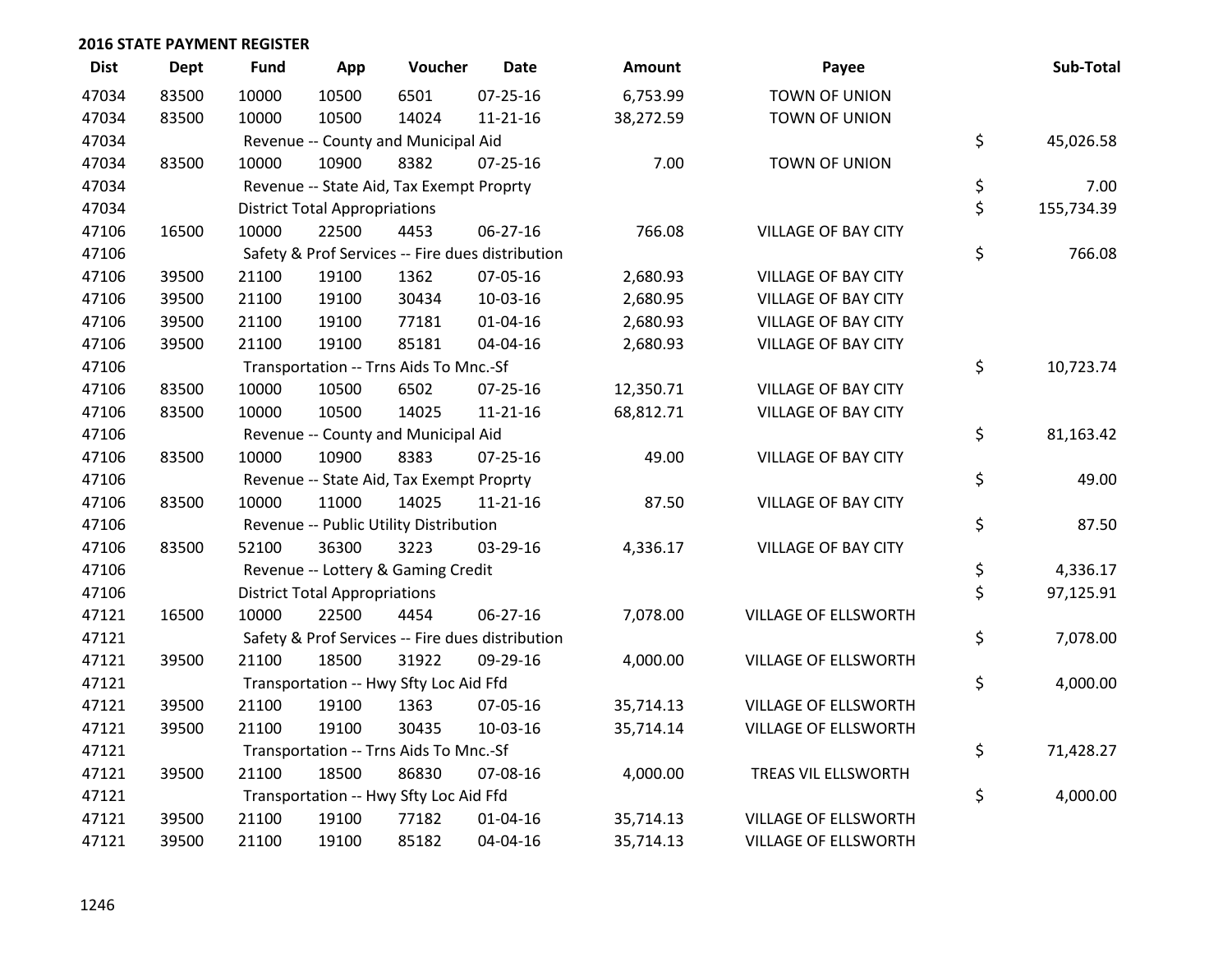| <b>Dist</b> | <b>Dept</b> | <b>Fund</b> | App                                  | Voucher                                             | <b>Date</b>    | <b>Amount</b> | Payee                       | Sub-Total        |
|-------------|-------------|-------------|--------------------------------------|-----------------------------------------------------|----------------|---------------|-----------------------------|------------------|
| 47121       |             |             |                                      | Transportation -- Trns Aids To Mnc.-Sf              |                |               |                             | \$<br>71,428.26  |
| 47121       | 43500       | 10000       | 11900                                | 72330                                               | 09-02-16       | 6,037.36      | <b>VILLAGE OF ELLSWORTH</b> |                  |
| 47121       |             |             |                                      | Health Services -- Emergency medical services, ai   |                |               |                             | \$<br>6,037.36   |
| 47121       | 45500       | 10000       | 23100                                | 12949                                               | 06-24-16       | 960.00        | VILLAGE OF ELLSWORTH        |                  |
| 47121       |             |             |                                      | Justice -- Law enforcement train, local             |                |               |                             | \$<br>960.00     |
| 47121       | 83500       | 10000       | 10500                                | 6503                                                | $07 - 25 - 16$ | 103,117.29    | VILLAGE OF ELLSWORTH        |                  |
| 47121       | 83500       | 10000       | 10500                                | 14026                                               | $11 - 21 - 16$ | 422,719.12    | VILLAGE OF ELLSWORTH        |                  |
| 47121       |             |             |                                      | Revenue -- County and Municipal Aid                 |                |               |                             | \$<br>525,836.41 |
| 47121       | 83500       | 10000       | 10900                                | 8384                                                | $07 - 25 - 16$ | 1,889.00      | VILLAGE OF ELLSWORTH        |                  |
| 47121       | 83500       | 10000       | 10900                                | 9786                                                | $07 - 25 - 16$ | 7,284.00      | VILLAGE OF ELLSWORTH        |                  |
| 47121       |             |             |                                      | Revenue -- State Aid, Tax Exempt Proprty            |                |               |                             | \$<br>9,173.00   |
| 47121       | 83500       | 10000       | 11000                                | 14026                                               | $11 - 21 - 16$ | 7,072.07      | VILLAGE OF ELLSWORTH        |                  |
| 47121       |             |             |                                      | Revenue -- Public Utility Distribution              |                |               |                             | \$<br>7,072.07   |
| 47121       | 83500       | 10000       | 50100                                | 2628                                                | $01-29-16$     | 239.59        | VILLAGE OF ELLSWORTH        |                  |
| 47121       |             |             |                                      | Revenue -- Payments for municipal svcs              |                |               |                             | \$<br>239.59     |
| 47121       | 83500       | 52100       | 36300                                | 3224                                                | 03-29-16       | 2,598.05      | VILLAGE OF ELLSWORTH        |                  |
| 47121       |             |             |                                      | Revenue -- Lottery & Gaming Credit                  |                |               |                             | \$<br>2,598.05   |
| 47121       |             |             | <b>District Total Appropriations</b> |                                                     |                |               |                             | \$<br>709,851.01 |
| 47122       | 16500       | 10000       | 22500                                | 4455                                                | 06-27-16       | 1,625.99      | VILLAGE OF ELMWOOD          |                  |
| 47122       |             |             |                                      | Safety & Prof Services -- Fire dues distribution    |                |               |                             | \$<br>1,625.99   |
| 47122       | 37000       | 21200       | 16600                                | 63773                                               | 06-20-16       | 18.56         | VILLAGE OF ELMWOOD          |                  |
| 47122       |             |             |                                      | Natural Resources -- Gen program ops-state funds-FR |                |               |                             | \$<br>18.56      |
| 47122       | 37000       | 21200       | 57100                                | 63773                                               | 06-20-16       | 8.34          | VILLAGE OF ELMWOOD          |                  |
| 47122       |             |             |                                      | Natural Resources -- ResAids - cnty forst, cl & mfl |                |               |                             | \$<br>8.34       |
| 47122       | 39500       | 21100       | 19100                                | 1364                                                | 07-05-16       | 6,155.60      | VILLAGE OF ELMWOOD          |                  |
| 47122       | 39500       | 21100       | 19100                                | 30436                                               | 10-03-16       | 6,155.63      | VILLAGE OF ELMWOOD          |                  |
| 47122       | 39500       | 21100       | 19100                                | 77183                                               | 01-04-16       | 6,155.60      | VILLAGE OF ELMWOOD          |                  |
| 47122       | 39500       | 21100       | 19100                                | 85183                                               | 04-04-16       | 6,155.60      | VILLAGE OF ELMWOOD          |                  |
| 47122       |             |             |                                      | Transportation -- Trns Aids To Mnc.-Sf              |                |               |                             | \$<br>24,622.43  |
| 47122       | 45500       | 10000       | 23100                                | 20961                                               | 12-16-16       | 160.00        | VILLAGE OF ELMWOOD          |                  |
| 47122       |             |             |                                      | Justice -- Law enforcement train, local             |                |               |                             | \$<br>160.00     |
| 47122       | 83500       | 10000       | 10500                                | 6504                                                | $07 - 25 - 16$ | 30,385.53     | VILLAGE OF ELMWOOD          |                  |
| 47122       | 83500       | 10000       | 10500                                | 14027                                               | $11 - 21 - 16$ | 171,200.33    | VILLAGE OF ELMWOOD          |                  |
| 47122       |             |             |                                      | Revenue -- County and Municipal Aid                 |                |               |                             | \$<br>201,585.86 |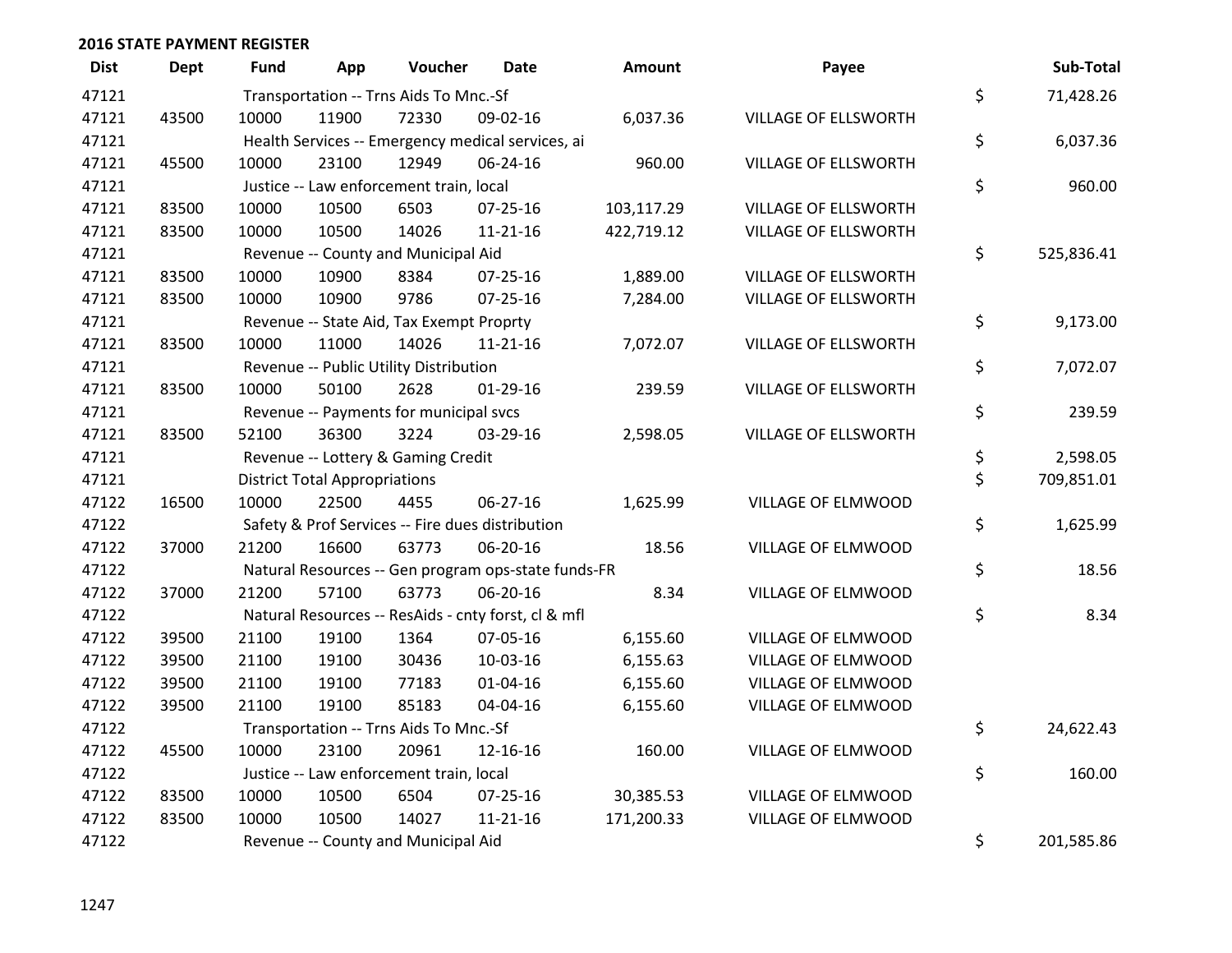| <b>Dist</b> | <b>Dept</b> | <b>Fund</b> | App                                  | Voucher                                             | <b>Date</b>    | <b>Amount</b> | Payee                         | Sub-Total        |
|-------------|-------------|-------------|--------------------------------------|-----------------------------------------------------|----------------|---------------|-------------------------------|------------------|
| 47122       | 83500       | 10000       | 10900                                | 8385                                                | $07 - 25 - 16$ | 354.00        | VILLAGE OF ELMWOOD            |                  |
| 47122       | 83500       | 10000       | 10900                                | 9787                                                | $07 - 25 - 16$ | 371.00        | VILLAGE OF ELMWOOD            |                  |
| 47122       |             |             |                                      | Revenue -- State Aid, Tax Exempt Proprty            |                |               |                               | \$<br>725.00     |
| 47122       | 83500       | 10000       | 11000                                | 14027                                               | 11-21-16       | 1,098.09      | VILLAGE OF ELMWOOD            |                  |
| 47122       |             |             |                                      | Revenue -- Public Utility Distribution              |                |               |                               | \$<br>1,098.09   |
| 47122       |             |             | <b>District Total Appropriations</b> |                                                     |                |               |                               | \$<br>229,844.27 |
| 47151       | 16500       | 10000       | 22500                                | 4456                                                | $06 - 27 - 16$ | 694.75        | <b>VILLAGE OF MAIDEN ROCK</b> |                  |
| 47151       |             |             |                                      | Safety & Prof Services -- Fire dues distribution    |                |               |                               | \$<br>694.75     |
| 47151       | 37000       | 21200       | 16600                                | 63774                                               | 06-20-16       | 35.61         | VILLAGE OF MAIDEN ROCK        |                  |
| 47151       |             |             |                                      | Natural Resources -- Gen program ops-state funds-FR |                |               |                               | \$<br>35.61      |
| 47151       | 37000       | 21200       | 57100                                | 63774                                               | 06-20-16       | 16.00         | <b>VILLAGE OF MAIDEN ROCK</b> |                  |
| 47151       |             |             |                                      | Natural Resources -- ResAids - cnty forst, cl & mfl |                |               |                               | \$<br>16.00      |
| 47151       | 39500       | 21100       | 19100                                | 1365                                                | 07-05-16       | 1,730.69      | <b>VILLAGE OF MAIDEN ROCK</b> |                  |
| 47151       | 39500       | 21100       | 19100                                | 30437                                               | 10-03-16       | 1,730.72      | <b>VILLAGE OF MAIDEN ROCK</b> |                  |
| 47151       | 39500       | 21100       | 19100                                | 77184                                               | $01 - 04 - 16$ | 1,730.69      | VILLAGE OF MAIDEN ROCK        |                  |
| 47151       | 39500       | 21100       | 19100                                | 85184                                               | 04-04-16       | 1,730.69      | VILLAGE OF MAIDEN ROCK        |                  |
| 47151       |             |             |                                      | Transportation -- Trns Aids To Mnc.-Sf              |                |               |                               | \$<br>6,922.79   |
| 47151       | 83500       | 10000       | 10500                                | 6505                                                | $07 - 25 - 16$ | 9,850.11      | <b>VILLAGE OF MAIDEN ROCK</b> |                  |
| 47151       | 83500       | 10000       | 10500                                | 14028                                               | $11 - 21 - 16$ | 46,225.29     | <b>VILLAGE OF MAIDEN ROCK</b> |                  |
| 47151       |             |             |                                      | Revenue -- County and Municipal Aid                 |                |               |                               | \$<br>56,075.40  |
| 47151       | 83500       | 10000       | 10900                                | 8386                                                | $07 - 25 - 16$ | 138.00        | VILLAGE OF MAIDEN ROCK        |                  |
| 47151       |             |             |                                      | Revenue -- State Aid, Tax Exempt Proprty            |                |               |                               | \$<br>138.00     |
| 47151       |             |             | <b>District Total Appropriations</b> |                                                     |                |               |                               | \$<br>63,882.55  |
| 47171       | 16500       | 10000       | 22500                                | 4457                                                | 06-27-16       | 1,180.61      | VILLAGE OF PLUM CITY          |                  |
| 47171       |             |             |                                      | Safety & Prof Services -- Fire dues distribution    |                |               |                               | \$<br>1,180.61   |
| 47171       | 39500       | 21100       | 19100                                | 1366                                                | 07-05-16       | 9,544.05      | VILLAGE OF PLUM CITY          |                  |
| 47171       | 39500       | 21100       | 19100                                | 30438                                               | 10-03-16       | 9,544.06      | VILLAGE OF PLUM CITY          |                  |
| 47171       | 39500       | 21100       | 19100                                | 77185                                               | 01-04-16       | 9,544.05      | VILLAGE OF PLUM CITY          |                  |
| 47171       | 39500       | 21100       | 19100                                | 85185                                               | 04-04-16       | 9,544.05      | VILLAGE OF PLUM CITY          |                  |
| 47171       |             |             |                                      | Transportation -- Trns Aids To Mnc.-Sf              |                |               |                               | \$<br>38,176.21  |
| 47171       | 83500       | 10000       | 10500                                | 6506                                                | 07-25-16       | 23,900.28     | VILLAGE OF PLUM CITY          |                  |
| 47171       | 83500       | 10000       | 10500                                | 14029                                               | 11-21-16       | 125,159.39    | VILLAGE OF PLUM CITY          |                  |
| 47171       |             |             |                                      | Revenue -- County and Municipal Aid                 |                |               |                               | \$<br>149,059.67 |
| 47171       | 83500       | 10000       | 10900                                | 8387                                                | $07 - 25 - 16$ | 127.00        | VILLAGE OF PLUM CITY          |                  |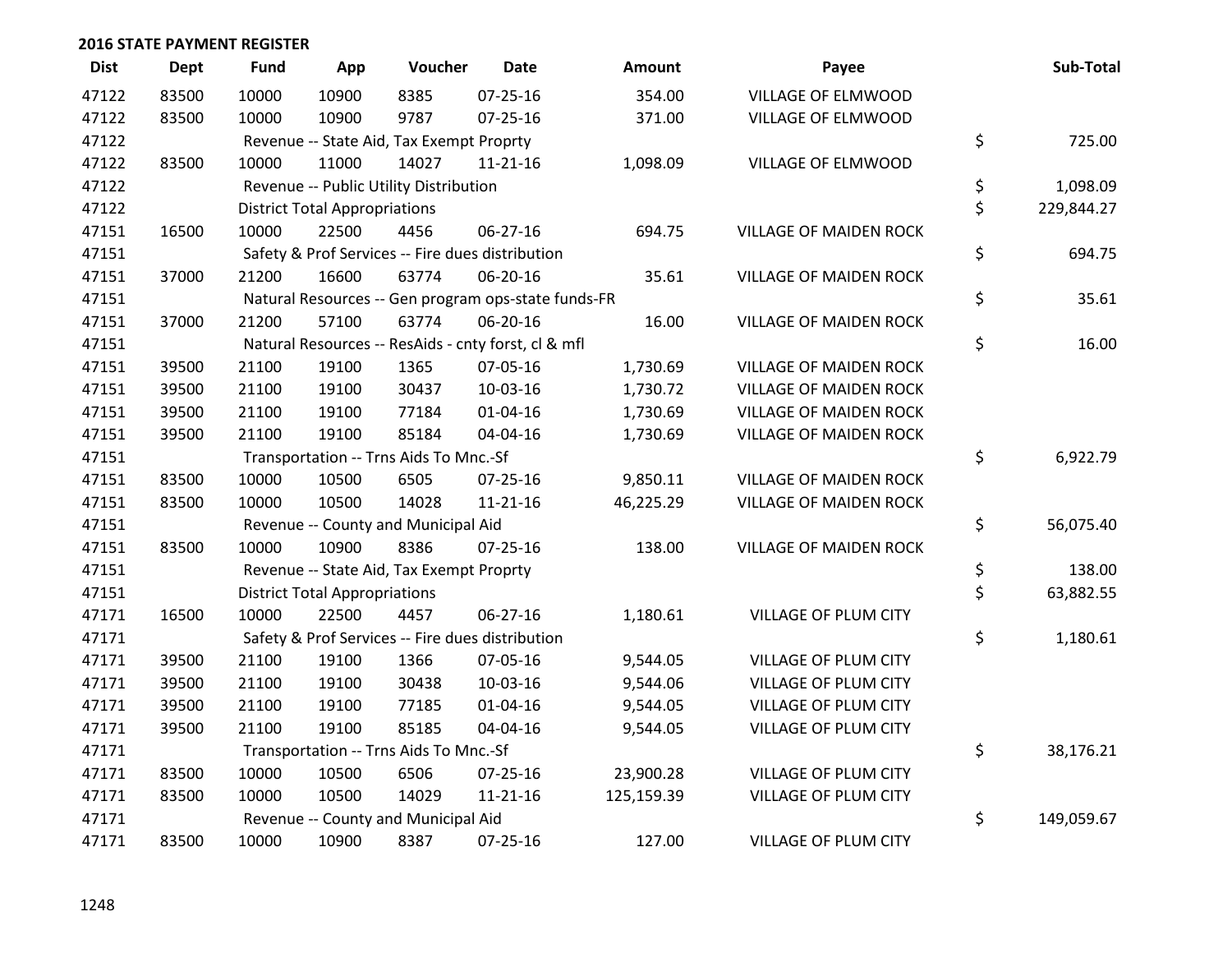| <b>Dist</b> | <b>Dept</b> | Fund  | App                                  | Voucher                                          | <b>Date</b>                                         | <b>Amount</b> | Payee                    | Sub-Total        |
|-------------|-------------|-------|--------------------------------------|--------------------------------------------------|-----------------------------------------------------|---------------|--------------------------|------------------|
| 47171       |             |       |                                      | Revenue -- State Aid, Tax Exempt Proprty         |                                                     |               |                          | \$<br>127.00     |
| 47171       | 83500       | 10000 | 11000                                | 14029                                            | $11 - 21 - 16$                                      | 2.99          | VILLAGE OF PLUM CITY     |                  |
| 47171       |             |       |                                      | Revenue -- Public Utility Distribution           |                                                     |               |                          | \$<br>2.99       |
| 47171       | 83500       | 52100 | 36300                                | 3225                                             | 03-29-16                                            | 800.04        | VILLAGE OF PLUM CITY     |                  |
| 47171       |             |       |                                      | Revenue -- Lottery & Gaming Credit               |                                                     |               |                          | \$<br>800.04     |
| 47171       |             |       | <b>District Total Appropriations</b> |                                                  |                                                     |               |                          | \$<br>189,346.52 |
| 47181       | 16500       | 10000 | 22500                                | 4458                                             | 06-27-16                                            | 2,933.52      | VILLAGE OF SPRING VALLEY |                  |
| 47181       |             |       |                                      | Safety & Prof Services -- Fire dues distribution |                                                     |               |                          | \$<br>2,933.52   |
| 47181       | 37000       | 21200 | 16600                                | 63775                                            | 06-20-16                                            | 76.55         | VILLAGE OF SPRING VALLEY |                  |
| 47181       |             |       |                                      |                                                  | Natural Resources -- Gen program ops-state funds-FR |               |                          | \$<br>76.55      |
| 47181       | 37000       | 21200 | 57100                                | 63775                                            | 06-20-16                                            | 45.04         | VILLAGE OF SPRING VALLEY |                  |
| 47181       |             |       |                                      |                                                  | Natural Resources -- ResAids - cnty forst, cl & mfl |               |                          | \$<br>45.04      |
| 47181       | 39500       | 21100 | 19100                                | 1367                                             | 07-05-16                                            | 15,684.33     | VILLAGE OF SPRING VALLEY |                  |
| 47181       | 39500       | 21100 | 19100                                | 30439                                            | 10-03-16                                            | 15,684.34     | VILLAGE OF SPRING VALLEY |                  |
| 47181       | 39500       | 21100 | 19100                                | 77186                                            | $01 - 04 - 16$                                      | 15,684.33     | VILLAGE OF SPRING VALLEY |                  |
| 47181       | 39500       | 21100 | 19100                                | 85186                                            | 04-04-16                                            | 15,684.33     | VILLAGE OF SPRING VALLEY |                  |
| 47181       |             |       |                                      | Transportation -- Trns Aids To Mnc.-Sf           |                                                     |               |                          | \$<br>62,737.33  |
| 47181       | 43500       | 10000 | 11900                                | 72378                                            | 09-02-16                                            | 5,332.35      | VILLAGE OF SPRING VALLEY |                  |
| 47181       |             |       |                                      |                                                  | Health Services -- Emergency medical services, ai   |               |                          | \$<br>5,332.35   |
| 47181       | 45500       | 10000 | 24100                                | 18382                                            | 10-24-16                                            | 1,000.00      | VILLAGE OF SPRING VALLEY |                  |
| 47181       |             |       |                                      | Justice -- Federal aid, state operations         |                                                     |               |                          | \$<br>1,000.00   |
| 47181       | 83500       | 10000 | 10500                                | 6507                                             | $07 - 25 - 16$                                      | 26,665.02     | VILLAGE OF SPRING VALLEY |                  |
| 47181       | 83500       | 10000 | 10500                                | 14030                                            | 11-21-16                                            | 148,050.33    | VILLAGE OF SPRING VALLEY |                  |
| 47181       |             |       |                                      | Revenue -- County and Municipal Aid              |                                                     |               |                          | \$<br>174,715.35 |
| 47181       | 83500       | 10000 | 10900                                | 8388                                             | $07 - 25 - 16$                                      | 330.00        | VILLAGE OF SPRING VALLEY |                  |
| 47181       | 83500       | 10000 | 10900                                | 9788                                             | $07 - 25 - 16$                                      | 142.00        | VILLAGE OF SPRING VALLEY |                  |
| 47181       |             |       |                                      | Revenue -- State Aid, Tax Exempt Proprty         |                                                     |               |                          | \$<br>472.00     |
| 47181       | 83500       | 52100 | 36300                                | 3226                                             | 03-29-16                                            | 2,492.76      | VILLAGE OF SPRING VALLEY |                  |
| 47181       |             |       |                                      | Revenue -- Lottery & Gaming Credit               |                                                     |               |                          | \$<br>2,492.76   |
| 47181       |             |       | <b>District Total Appropriations</b> |                                                  |                                                     |               |                          | \$<br>249,804.90 |
| 47271       | 39500       | 21100 | 19100                                | 77187                                            | $01 - 04 - 16$                                      | 58,036.12     | <b>CITY OF PRESCOTT</b>  |                  |
| 47271       | 39500       | 21100 | 19100                                | 85187                                            | 04-04-16                                            | 58,036.12     | <b>CITY OF PRESCOTT</b>  |                  |
| 47271       |             |       |                                      | Transportation -- Trns Aids To Mnc.-Sf           |                                                     |               |                          | \$<br>116,072.24 |
| 47271       |             |       | <b>District Total Appropriations</b> |                                                  |                                                     |               |                          | \$<br>116,072.24 |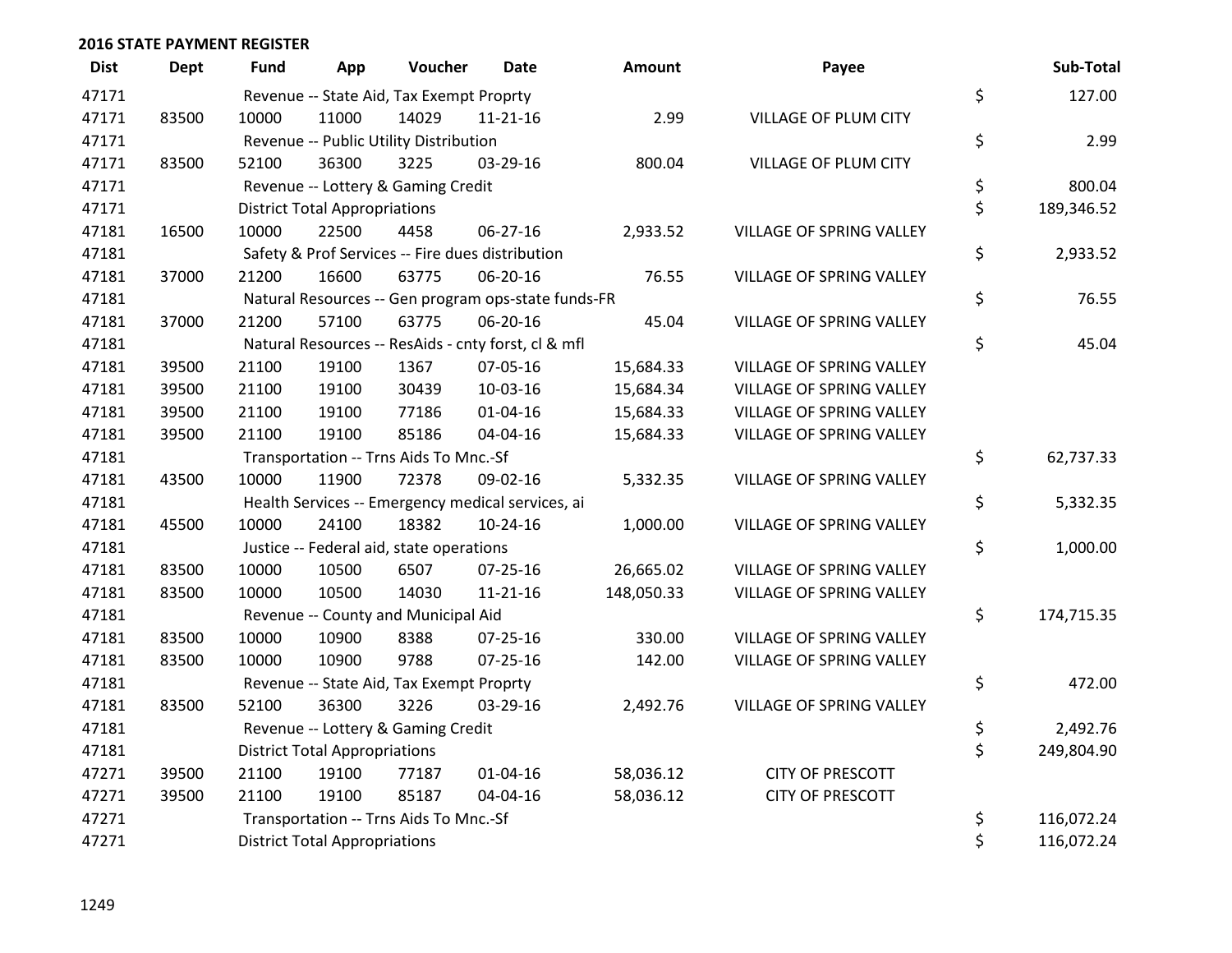| <b>Dist</b> | <b>Dept</b> | <b>Fund</b> | App   | Voucher                                | <b>Date</b>                                        | Amount     | Payee                      | Sub-Total        |
|-------------|-------------|-------------|-------|----------------------------------------|----------------------------------------------------|------------|----------------------------|------------------|
| 47276       | 16500       | 10000       | 22500 | 5225                                   | 07-06-16                                           | 36,642.49  | <b>CITY OF RIVER FALLS</b> |                  |
| 47276       |             |             |       |                                        | Safety & Prof Services -- Fire dues distribution   |            |                            | \$<br>36,642.49  |
| 47276       | 37000       | 10000       | 50300 | 30714                                  | $02 - 17 - 16$                                     | 322.47     | <b>CITY OF RIVER FALLS</b> |                  |
| 47276       |             |             |       |                                        | Natural Resources -- Aids in lieu of taxes - gener |            |                            | \$<br>322.47     |
| 47276       | 39500       | 21100       | 16200 | 2109                                   | 07-05-16                                           | 4,831.70   | <b>CITY OF RIVER FALLS</b> |                  |
| 47276       | 39500       | 21100       | 16200 | 29211                                  | 10-03-16                                           | 4,831.71   | <b>CITY OF RIVER FALLS</b> |                  |
| 47276       |             |             |       | Transportation -- Conn Hwy Aids St Fds |                                                    |            |                            | \$<br>9,663.41   |
| 47276       | 39500       | 21100       | 17700 | 6445                                   | 07-29-16                                           | 15,406.00  | <b>CITY OF RIVER FALLS</b> |                  |
| 47276       | 39500       | 21100       | 17700 | 35030                                  | 10-05-16                                           | 15,406.00  | <b>CITY OF RIVER FALLS</b> |                  |
| 47276       | 39500       | 21100       | 17700 | 69126                                  | 12-29-16                                           | 9,244.00   | <b>CITY OF RIVER FALLS</b> |                  |
| 47276       |             |             |       | Transportation -- Tc, Trns Oper Aid Sf |                                                    |            |                            | \$<br>40,056.00  |
| 47276       | 39500       | 21100       | 18200 | 27999                                  | 09-27-16                                           | 22,724.00  | <b>CITY OF RIVER FALLS</b> |                  |
| 47276       | 39500       | 21100       | 18200 | 31985                                  | 09-30-16                                           | 22,685.00  | <b>CITY OF RIVER FALLS</b> |                  |
| 47276       | 39500       | 21100       | 18200 | 57905                                  | 12-05-16                                           | 23,107.00  | <b>CITY OF RIVER FALLS</b> |                  |
| 47276       |             |             |       | Transportation -- Trnst/Trns-Rel Aid F |                                                    |            |                            | \$<br>68,516.00  |
| 47276       | 39500       | 21100       | 18500 | 38883                                  | 10-19-16                                           | 4,000.00   | <b>CITY OF RIVER FALLS</b> |                  |
| 47276       |             |             |       | Transportation -- Hwy Sfty Loc Aid Ffd |                                                    |            |                            | \$<br>4,000.00   |
| 47276       | 39500       | 21100       | 19100 | 1369                                   | 07-05-16                                           | 149,088.78 | <b>CITY OF RIVER FALLS</b> |                  |
| 47276       | 39500       | 21100       | 19100 | 30441                                  | 10-03-16                                           | 149,088.79 | <b>CITY OF RIVER FALLS</b> |                  |
| 47276       |             |             |       | Transportation -- Trns Aids To Mnc.-Sf |                                                    |            |                            | \$<br>298,177.57 |
| 47276       | 39500       | 21100       | 16200 | 78076                                  | $01 - 04 - 16$                                     | 4,831.70   | <b>CITY OF RIVER FALLS</b> |                  |
| 47276       | 39500       | 21100       | 16200 | 82076                                  | 04-04-16                                           | 4,831.70   | <b>CITY OF RIVER FALLS</b> |                  |
| 47276       |             |             |       | Transportation -- Conn Hwy Aids St Fds |                                                    |            |                            | \$<br>9,663.40   |
| 47276       | 39500       | 21100       | 17700 | 72044                                  | $01 - 04 - 16$                                     | 10,838.00  | <b>CITY OF RIVER FALLS</b> |                  |
| 47276       | 39500       | 21100       | 17700 | 90043                                  | 05-27-16                                           | 15,406.00  | <b>CITY OF RIVER FALLS</b> |                  |
| 47276       |             |             |       | Transportation -- Tc, Trns Oper Aid Sf |                                                    |            |                            | \$<br>26,244.00  |
| 47276       | 39500       | 21100       | 18200 | 72176                                  | $01 - 28 - 16$                                     | 22,294.00  | TREAS CITY RIVER FALLS     |                  |
| 47276       | 39500       | 21100       | 18200 | 74724                                  | $02 - 25 - 16$                                     | 26,302.00  | TREAS CITY RIVER FALLS     |                  |
| 47276       |             |             |       | Transportation -- Trnst/Trns-Rel Aid F |                                                    |            |                            | \$<br>48,596.00  |
| 47276       | 39500       | 21100       | 19100 | 77188                                  | $01 - 04 - 16$                                     | 149,088.78 | <b>CITY OF RIVER FALLS</b> |                  |
| 47276       | 39500       | 21100       | 19100 | 85188                                  | 04-04-16                                           | 149,088.78 | <b>CITY OF RIVER FALLS</b> |                  |
| 47276       |             |             |       | Transportation -- Trns Aids To Mnc.-Sf |                                                    |            |                            | \$<br>298,177.56 |
| 47276       | 43500       | 10000       | 11900 | 72393                                  | 09-02-16                                           | 7,928.45   | <b>CITY OF RIVER FALLS</b> |                  |
| 47276       |             |             |       |                                        | Health Services -- Emergency medical services, ai  |            |                            | \$<br>7,928.45   |